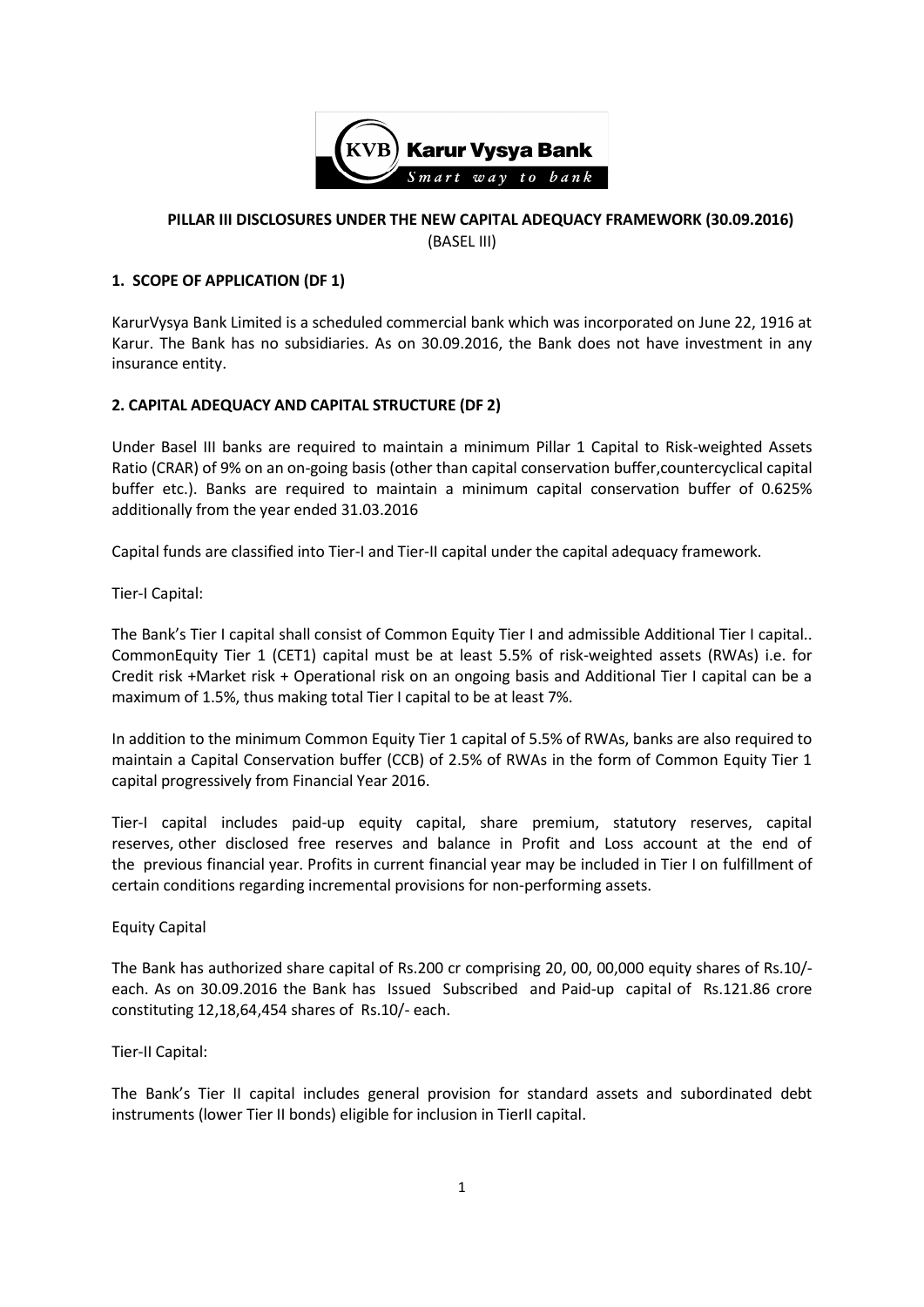Provisions or loan-loss reserves held against future, presently unidentified losses, which are freelyavailable to meet losses which subsequently materialize, will qualify for inclusion within Tier II capital. Tier II capital will also include debt capital instruments issued by banks and premium, if any and Revaluation Reserves.

#### **Tier II Subordinated Debt (Lower II bonds)**

As on 30.09.2016, the Bank had an outstanding subordinated debt (Unsecured Redeemable Nonconvertible subordinated lower Tier II Bonds) aggregating Rs.150 cr, the details of which are stated below:

(Rs.incrore)

| <b>Issue Series</b> | Deemed Date of<br>Allotment | Coupon Rate<br>$(% \mathbf{a})$ (% p.a) | Tenor<br>(in Months) | Equivalent<br>Amount as on<br>30.09.2016 |
|---------------------|-----------------------------|-----------------------------------------|----------------------|------------------------------------------|
|                     | September 25,<br>2009       | 9.86                                    | 120                  | 150.00                                   |

Composition of Capital – Tier I and Tier II:

| Particulars as on 30.09.2016                                                | (Rs.in crore) |  |  |
|-----------------------------------------------------------------------------|---------------|--|--|
| 1. Tier I capital                                                           |               |  |  |
| 1.1 Paid-up share capital                                                   | 121.86        |  |  |
| 1.2 Reserves                                                                | 4439.58       |  |  |
| 1.3 Gross Tier I capital $(1.1 + 1.2)$                                      | 4561.44       |  |  |
| 1.4 Deductions                                                              | 357.95        |  |  |
| 1.5 Total Tier I capital (1.3 - 1.4)                                        | 4203.49       |  |  |
| 2. Tier II capital                                                          |               |  |  |
| 2.1 Subordinated Debt (Lower Tier II bonds)                                 | 150.00        |  |  |
| 2.2 General Provisions/IRA and Revaluation Reserves                         | 218.39        |  |  |
| 2.3 Investment Reserve                                                      | 53.34         |  |  |
| 2.4 Gross Tier II capital (2.1 + 2.2+2.3)                                   | 421.73        |  |  |
| 2.5 Deductions                                                              | 119.50        |  |  |
| 2.6 Total Tier II capital (2.4 - 2.5)                                       | 302.23        |  |  |
| 3. Debt capital instruments eligible for inclusion in Upper Tier II capital |               |  |  |
| 3.1 Total amount outstanding                                                |               |  |  |
| 3.2 Of which amount raised during the current year -                        |               |  |  |
| 3.3 Amount eligible to be reckoned as capital funds                         |               |  |  |
| 4. Subordinated debt eligible for inclusion in Lower Tier II capital        |               |  |  |
| 4.1 Total amount outstanding                                                |               |  |  |
| 4.2 Of which amount raised during the current year -                        |               |  |  |
| 4.3 Amount eligible to be reckoned as capital funds                         |               |  |  |
| 5. Other deductions from capital                                            |               |  |  |
| 5.1 Other deductions from capital                                           |               |  |  |
| 6. Total eligible capital                                                   | 4505.72       |  |  |
| 6.1 Total eligible capital $(1.5 + 2.6)$                                    | 4505.72       |  |  |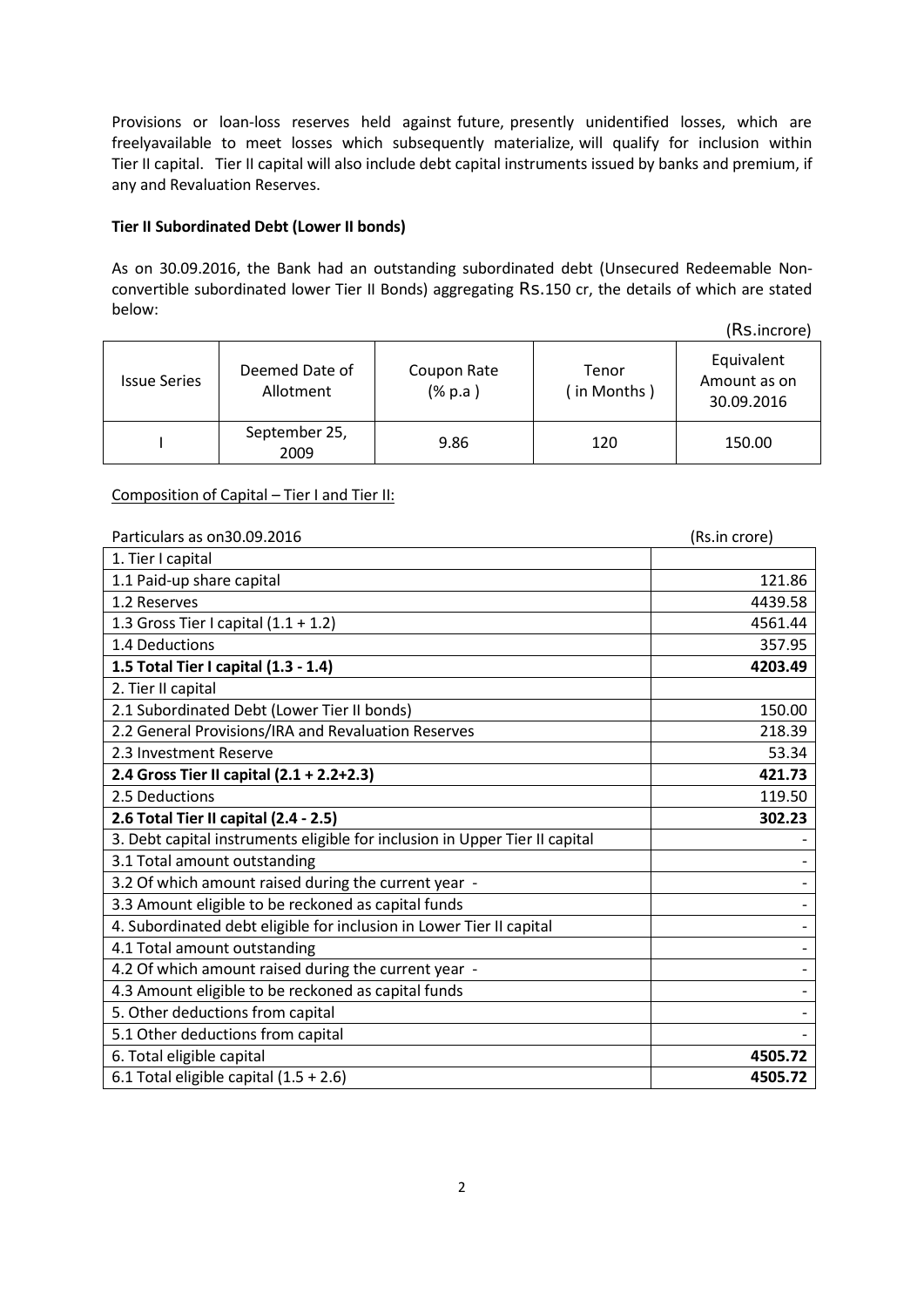#### 2.1 CAPITAL ADEQUACY ASSESSMENT PROCESS

The Bank has a process for assessing its overall capital adequacy in relation to the Bank's risk profile and a strategy for maintaining its capital levels. The process ensures that the Bank has adequate capital to support all the material risks and an appropriate capital cushion. The Bank identifies, assesses and manages comprehensively all risks that it is exposed to through robust risk management framework, control mechanism and an elaborate process for capital calculation and planning.

The Bank has formalized and implemented a comprehensive Internal Capital Adequacy Assessment Process (ICAAP). The Bank's ICAAP covers the process for assessment of the adequacy of capital to support current and future projections / risks.

The Bank has a structured process for the identification and evaluation of all risks that the Bank faces, which may have a material impact on its financial position. The Bank considers the following risks as material risks it is exposed to in the normal course of its business and therefore, factors these while assessing / planning capital:

- **•** Credit Risk
- Market Risk
- Operational Risk
- Liquidity Risk
- Interest Rate Risk in the Banking Book
- Concentration Risk
- Strategic Risk
- Reputational Risk

The Bank has also implemented a Board approved Stress Testing policy. Stress Testing involves the use of various techniques to assess the Bank's potential vulnerability to extreme but plausible ("stressed") business conditions. Typically, this relates, among other things, to the impact on the Bank's profitability and capital adequacy. Stress Tests are conducted on the Bank's on and off balance sheet exposures to test the impact of Credit risk, Market risk, Liquidity risk and Interest Rate Risk in the Banking Book (IRRBB). The stress test results are put up to the Risk Management Committee (RMC) of the Board for their review and guidance. The Bank periodically assesses and refines its stress tests in an effort to ensure that the stress scenarios capture material risks as well as reflect possible extreme market moves that could arise as a result of market conditions. The stress tests are used in conjunction with the Bank's business plans for the purpose of capital planning in the ICAAP. In line with the RBI guidelines for implementing the New Capital Adequacy Framework under Basel III, the Bank has successfully migrated to the framework from April 1, 2013. The Bank has continued parallel run of Basel II framework continuously tracking the exposures and studied the impact on Bank's Capital to Risk weighted Assets Ratio (CRAR)

In accordance with the RBI's requirement, the Bank has continued to adopt Standardized Approach (SA) for Credit Risk and Basic Indicator Approach (BIA) for Operational Risk to compute capital as on 30.09.2016. Besides this, the Bank continues to apply the Standardized Duration Approach (SDA) for computing capital requirement for Market Risk. RBI has prescribed banks to maintain a minimum CRAR of 9.625% with regard to credit risk, market risk and operational risk.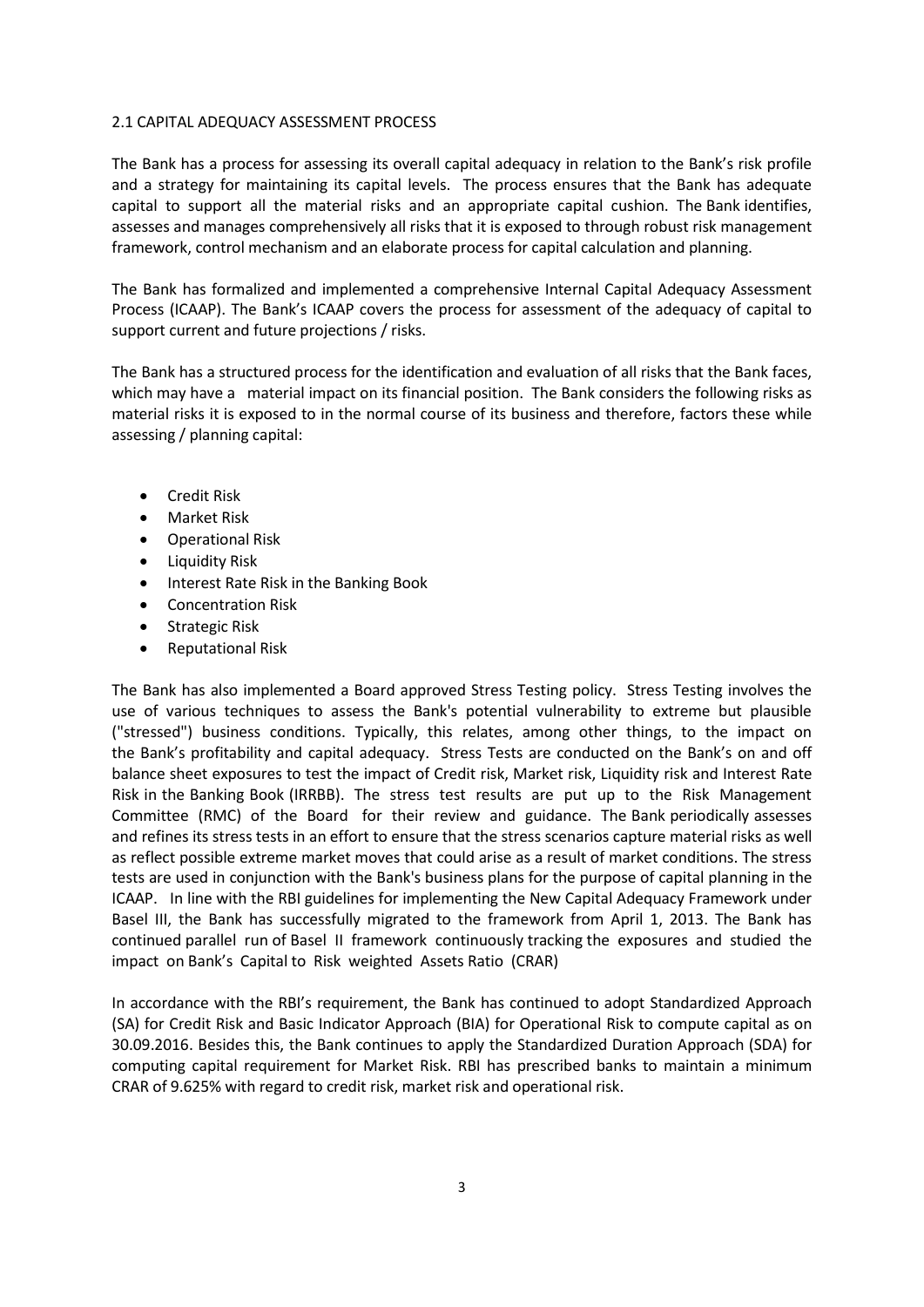#### 2.2 Capital Adequacyas on 30.09.2016

The total Capital to Risk Weighted Assets Ratio (CRAR) as per Basel III guide lines works to 11.44% as on 30.09.2016 (as against minimum regulatory requirement of 9.625%). The Tier I CRAR stands at 10.67%. The Bank has followed the RBI guidelines in force, to arrive at the eligible capital, risk weighted assets and CRAR.

Capital requirements for Credit Risk, Market Risk and Operational Risk:

Particulars as on 30.09.2016

|                                                    | ,,,,,,,,,,,,,,, |
|----------------------------------------------------|-----------------|
| 1. Capital requirement for Credit Risk             | 3120.50         |
| -Portfolio subject to Standardized Approach        | 3120.50         |
| -Securitization exposures                          | 0.00            |
|                                                    |                 |
| 2. Capital requirement for Market Risk             | 240.17          |
| <b>Standardized Duration Approach</b><br>$\bullet$ |                 |
| <b>Interest Rate Risk</b>                          | 68.43           |
| Foreign Exchange Risk (Including gold)             | 3.60            |

 $(Re \text{ in } error)$ 

| 3. Capital requirement for Operational Risk |        |
|---------------------------------------------|--------|
| Basic Indicator Approach                    | 379.80 |
|                                             |        |

o Equity Risk 168.14

| Total capital requirements at 9.625% $(1 + 2 + 3)$ | 3740.47 |
|----------------------------------------------------|---------|
| Total capital                                      | 4505.72 |
| CRAR %                                             | 11.44%  |
| Tier-I CRAR %                                      | 10.67%  |

#### 3. RISK EXPOSURE AND ASSESSMENT

The Bank is exposed to various types of risk such as Credit, Market, Operational, Liquidity, Interest Rate, Reputational, Legal and Strategic risk. The Bank has separate and independent Risk Management Department in place which oversees all types of risks in an integrated fashion.

The objective of risk management is to have optimum balance between risk and return. It entails the identification, measurement and management of risks across the various businesses of the Bank. Risk is managed through framework defined in Policies approved by the Board of Directors and supported by an independent risk management function which monitors and takes corrective action so that the Bank operates within its risk appetite. The risk management function attempts to anticipate vulnerabilities through quantitative or qualitative examination of the embedded risks in various activities. The Bank continues to focus on refining and improving its risk management systems. In addition to ensuring compliance with regulatory requirements, the Bankhas developed robust internal systems for assessing capital requirements keeping in view the business objectives.

The Board of Directors (BOD) approves the strategies and policies for Risk Management, based on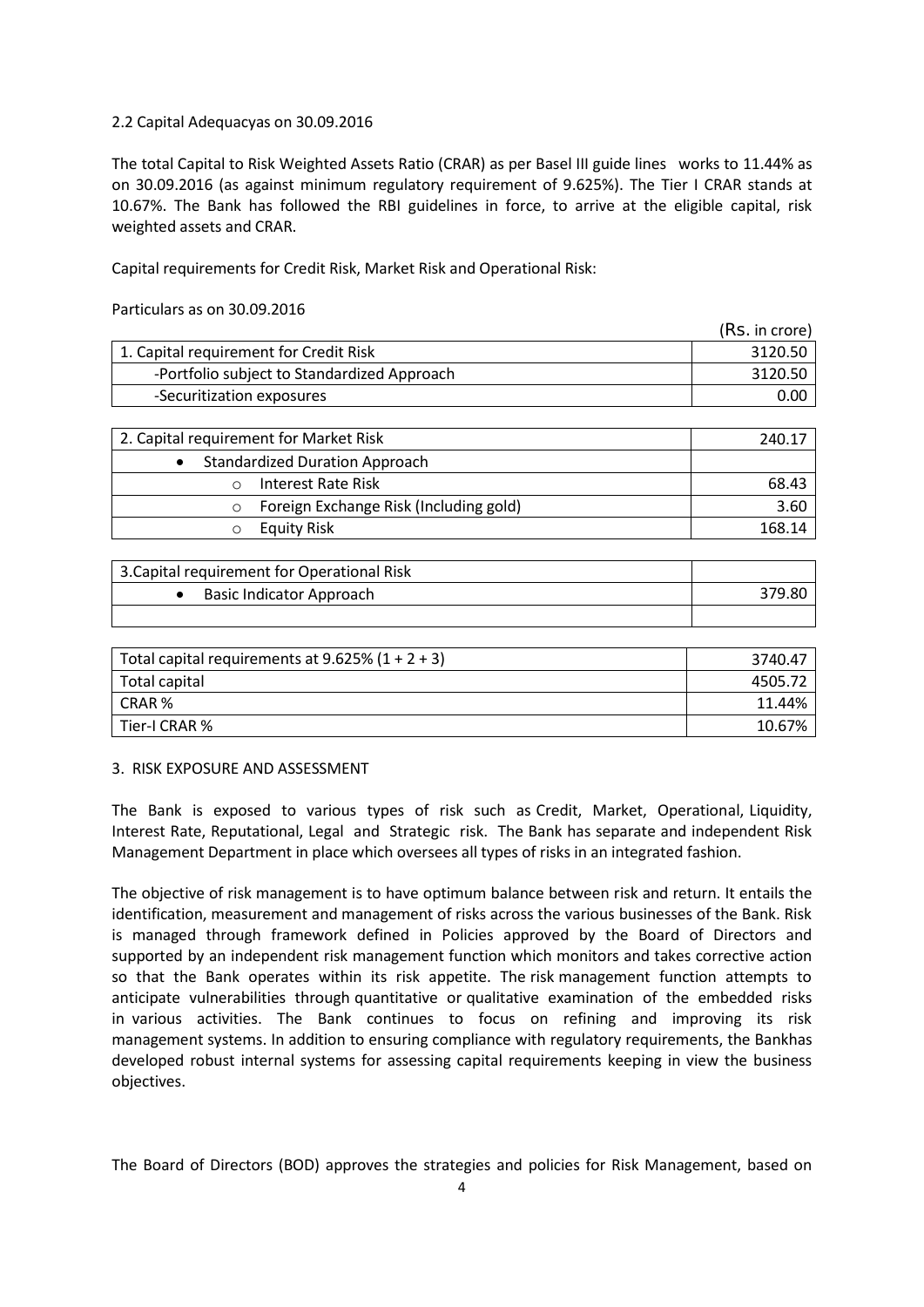recommendations of the Risk Management Committee (RMC) of the Board set up to focus upon risk management issues. The Risk Management Committee of the Board reviews various aspects of risk arising from the businesses undertaken by the Bank. Operating level risk Committees comprising of senior management viz. Asset Liability Management Committee (ALCO), the Operational Risk Management Committee (ORMC), Market Risk Management Committee (MRMC) and the Credit Risk Management Committee (CRMC) oversee specific risk areas. These Committees in turn provide inputs for review by the Risk Management Committee (RMC) of the Board.

3.1 Risk Management Committee (RMC) of the Board:

The Risk Management Committee of the Board is the primary tier to oversee implementation of Board approved strategies and policies, recommend setting up of tolerance limits wherever required, monitor implementation of strategies and policies, as well as adherence to prescribed tolerance limits etc. The RMC oversees the functioning of Executive level Committees for risk management.

#### 3.2 Executive Level Committees:

At Executive Management level, the organizational responsibilities for implementing and monitoring Board approved strategies and policies and adhering to prescribed tolerance limits etc. are as under:

| Sr.No         | <b>Executive Level</b> | Committee Focus Area           | Chairman                       |
|---------------|------------------------|--------------------------------|--------------------------------|
| 1             | Liability<br>Asset     | All aspects of Asset Liability | <b>Chief Operating Officer</b> |
|               | Management             | Management, Monitoring &       |                                |
|               | Committee (ALCO)       | Control, Interest rate review  |                                |
|               |                        | etc.                           |                                |
| $\mathcal{P}$ | Risk<br>Credit         | All aspects of Credit Risk     | MD & CEO                       |
|               | Management             | Management, Monitoring &       |                                |
|               | Committee (CRMC)       | Control                        |                                |
| 3             | Risk<br>Market         | All aspects of Market Risk     | <b>Chief Operating Officer</b> |
|               | Management             | Management, Monitoring &       |                                |
|               | Committee(MRMC)        | Control.                       |                                |
|               | Risk<br>Operational    | All aspects of Operational     | <b>Chief Operating Officer</b> |
| 4             | Management             | Risk<br>Management,            |                                |
|               | Committee (ORMC)       | Monitoring & Control.          |                                |

#### **4. CREDIT RISK (DF 3)**

4 .1 Credit risk is defined as the possibility of losses associated with diminution in the credit quality of borrowers or counterparties. In a bank's portfolio, losses stem from outright default due to inability or unwillingness of a customer or counterparty to meet commitments in relation to lending, trading, settlement and other financial transactions.

The Bank adopts the definition of 'past due' and 'impaired credits' (for accounting purposes) as defined by Reserve Bank of India under Income Recognition, Asset Classification and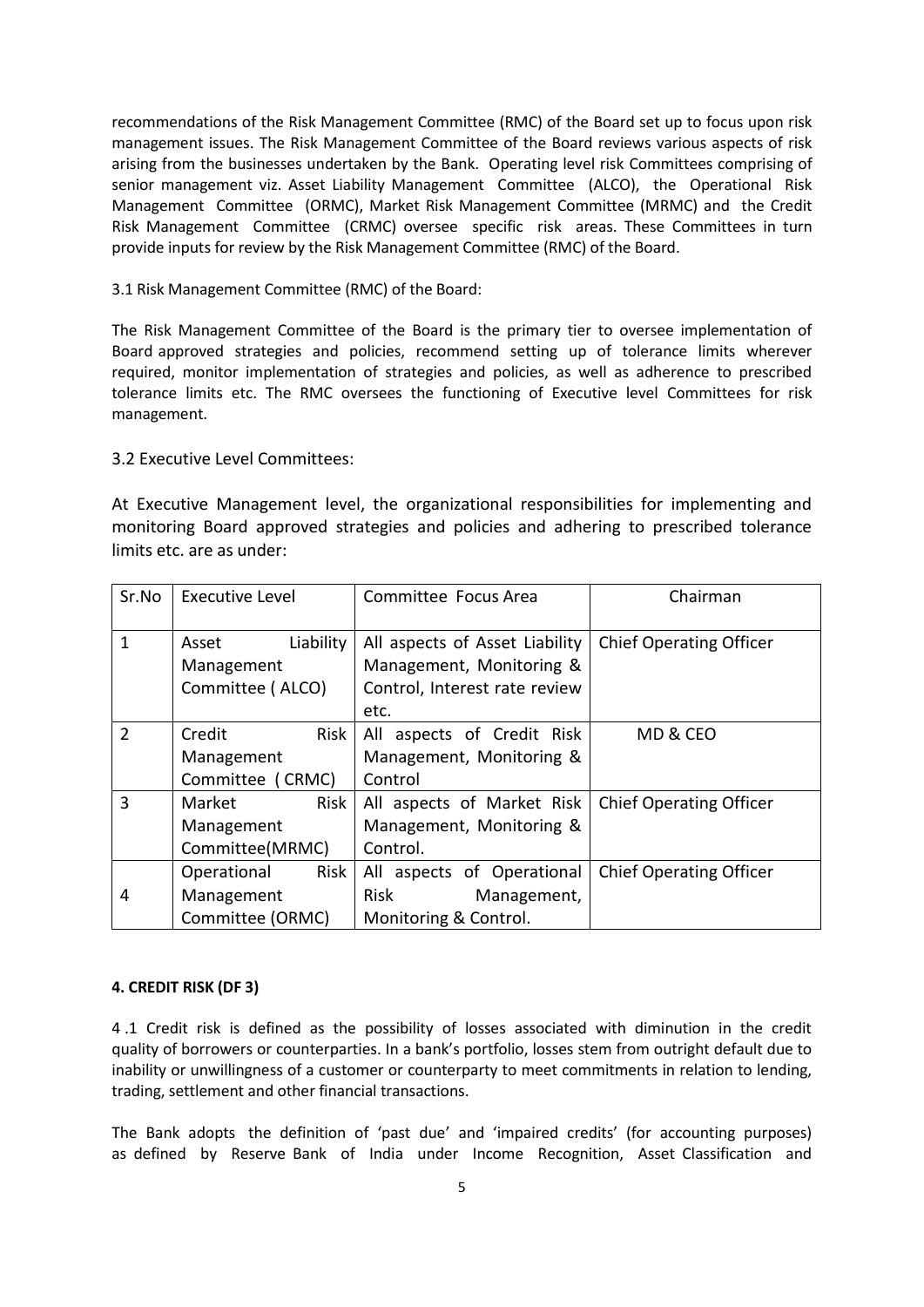Provisioning (IRAC) norms.

## 4.1.1. Credit Risk Management

Credit Risk Management Committee (CRMC) headed by MD & CEO is the top-level functional Committee for managing credit risk. The Committee is responsible for implementation of Credit policy approved by the Bank's Board. The Committee considers and takes decision necessary to manage and control credit risk within the overall quantitative prudential limits approved by the Bank's Board. The Committee is entrusted with the responsibilities to formulate standards for presentation of credit proposals, financial covenants, rating standards and benchmarks. The Committee also oversees compliance with Pillar II requirements under Basel II such as ICAAP and Stress Test.

The Bank adopts an integrated approach to credit risk management, which encompasses:

- Establishment and articulation of corporate priorities
- Institution and inculcation of an appropriate credit culture
- Determination of specific credit risk strategy and profile
- Implementation of appropriate credit risk controls
- Monitoring the effectiveness of credit risk controls

The Bank has implemented the Standardized approach for regulatory capital measurement for credit risk.

#### 4.1.2. Credit risk Strategy and Risk Profile:

The bank adopts a credit risk strategy and risk appetite, which is in line with its risk taking ability to ensure conservation and growth of shareholder funds, with a proper balance between risk and reward. Financial resources are allocated to optimize the risk reward ratio.

There is a clearly articulated definition of acceptable credit risk, based upon:

- Identification of target markets/segments
- Establishing of characteristics of desirable customers within the target market
- Assessing whether adequate resources are available to support the business
- Ensuring that all economic and regulatory requirements are complied with
- Ensuring that the portfolio is consistent with the Bank's strategy and objectives especially in relation to risk concentration, maturity profile and liquidity management

#### 4. 1. 3 Credit Risk Controls:

Credit risk controls focus on identification, measuring, monitoring and managing the assumed risks and include:

- A documented credit policy and credit risk management policy
- Approval process with delegated authorities
- Asset quality and risk rating system and its verification
- Effective loan disbursement mechanism to minimize the legal risk
- Effective loan administration to ensure past-due management and bad loan detection
- A loan review mechanism
- Portfolio management tools to manage portfolio risks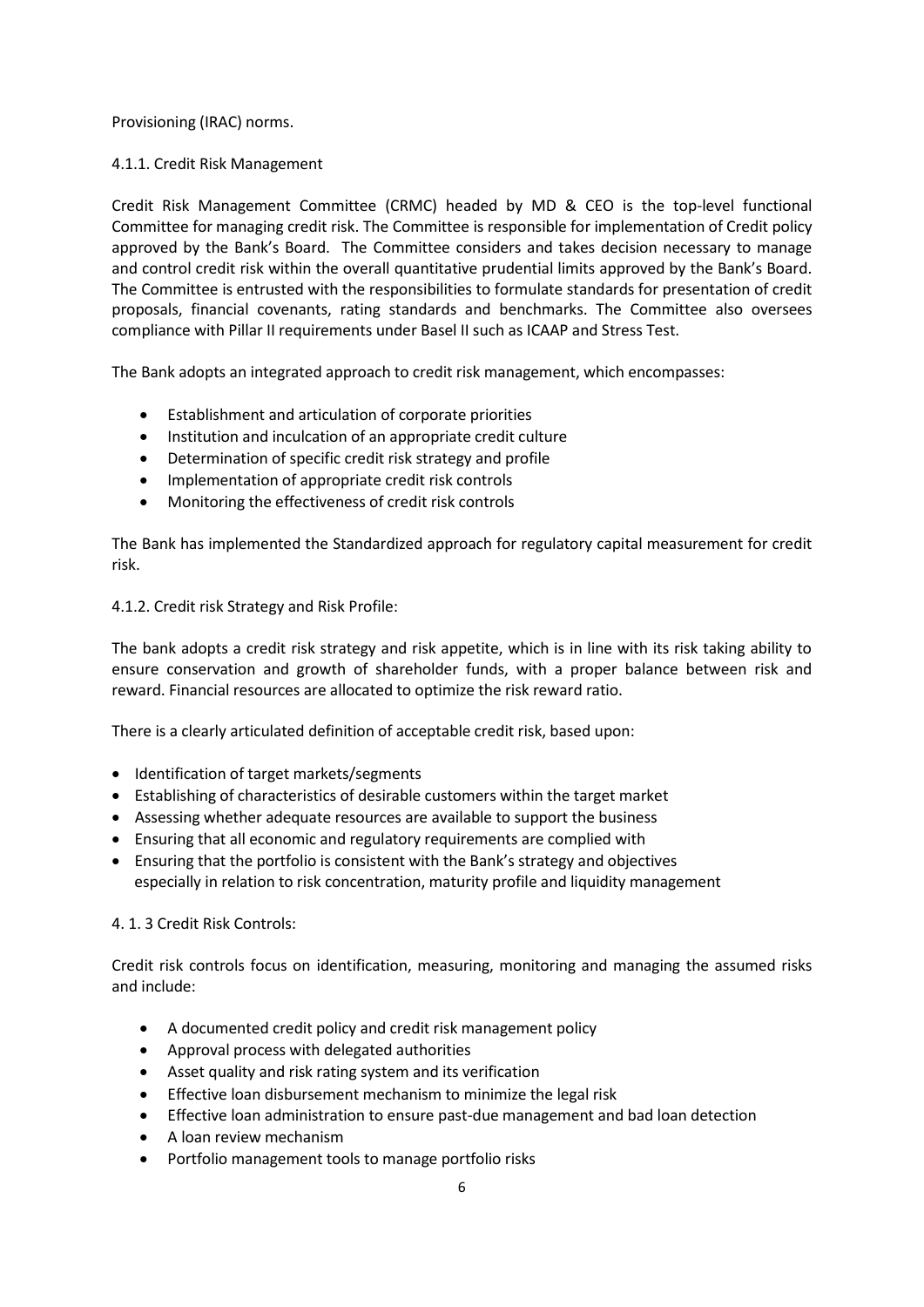Management of credit risk is at three levels:

- Strategic or Portfolio level, so as to ensure that no single event can have a significant adverse impact.
- Established credit policy to have a minimum standard for assuming risk
- Reliance on the competence of trained staff to make sound credit decisions

The Bank relies upon formal and conventional credit risk assessment, viz.:

- The ability and willingness of borrowers to repay.
- Dependence primarily on cash flows for repayment with security taken to provide a secondary source of repayment.
- Quality of data and analysis thereof forms the basis of assessment and not external reputation or unsubstantiated beliefs.
- Rational assessment of probability of default and assessment of 'Worst Case Scenario'.
- Transparency and communication of all relevant facts (negative as well as positive) necessary for making an informed credit decision.
- Documentation of all assessment, rationale and decisions.
- Know Your Customers 'KYC' forms the bedrock of initiating and sustaining any relationship.

4.2 Total gross credit risk exposure as on 30.09.2016:

| <b>Category Domestic</b> | (Rs.in crore) |
|--------------------------|---------------|
| Fund based               | 43949.17      |
| Non fund based           | 5418.61       |
| Total                    | 49367.78      |

Note:

- 1. Fund based credit exposure excludes Cash in hand, Balance with RBI, SLR investments shares, deposits placed with NABARD, SIDBI & NHB, Fixed and Other assets.
- 2. Non-fund based exposure includes outstanding Letter of Credit, Acceptances and Bank Guarantee exposures.

Exposures reported above include limits or outstanding whichever is higher, for other than term loans and NPAs. In case of terms loans and NPAs, the outstanding amount has been considered for this purpose.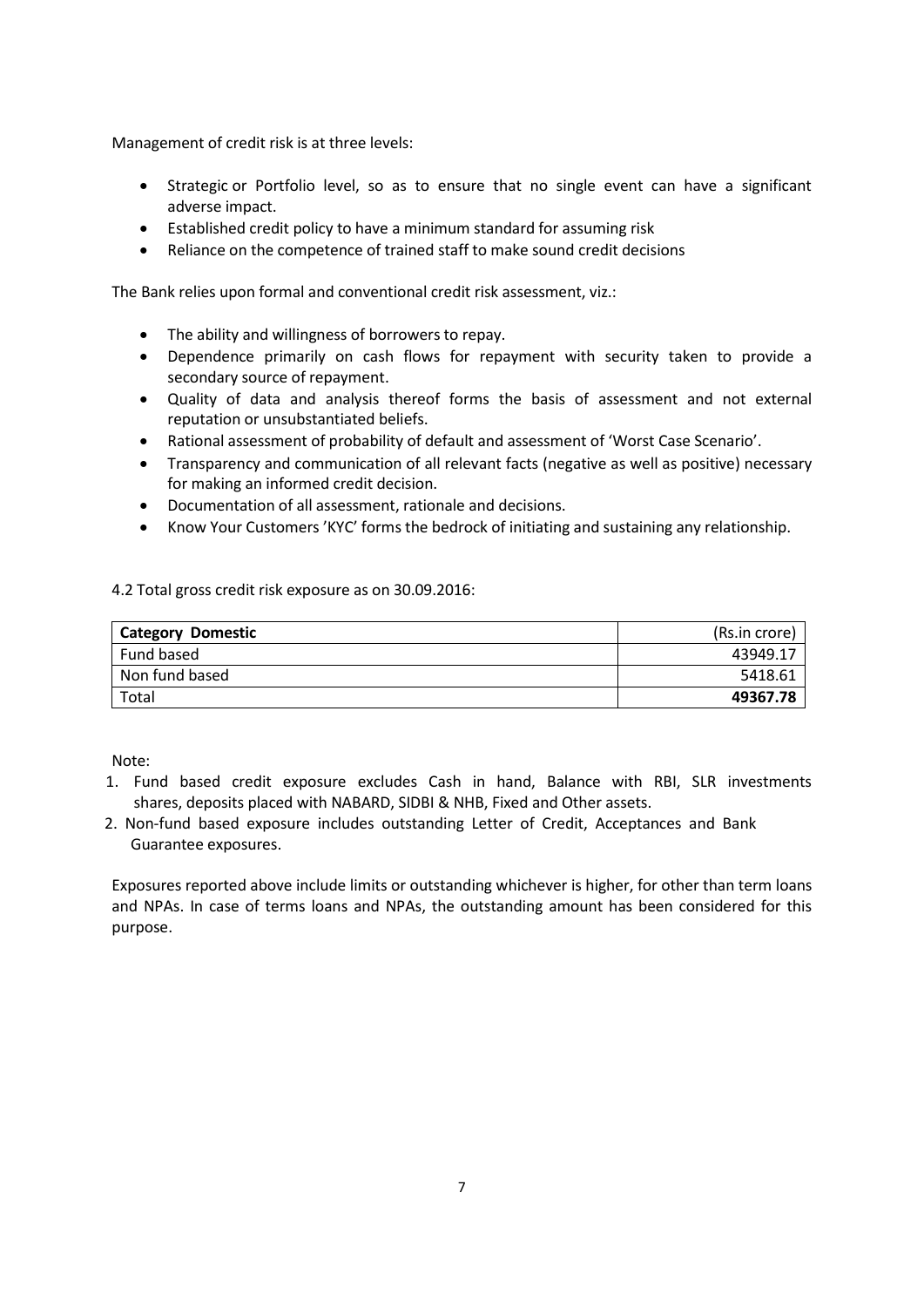4.3 Geographical Distribution of Credit: (Rs.in crore**)**

| <b>State</b>          | <b>Fund Based</b> |
|-----------------------|-------------------|
| <b>ANDHRA PRADESH</b> | 5259.29           |
| <b>CHANDIGARH</b>     | 38.26             |
| <b>CHHATTISGARH</b>   | 25.96             |
| <b>DELHI</b>          | 2314.88           |
| <b>GOA</b>            | 52.52             |
| <b>GUJARAT</b>        | 1350.49           |
| <b>HARYANA</b>        | 240.11            |
| <b>JHARKHAND</b>      | 30.70             |
| <b>KARNATAKA</b>      | 2011.59           |
| <b>KERALA</b>         | 673.59            |
| <b>MADHYA PRADESH</b> | 183.23            |
| <b>MAHARASHTRA</b>    | 3554.28           |
| <b>ORISSA</b>         | 109.94            |
| <b>PONDICHERRY</b>    | 191.77            |
| <b>PUNJAB</b>         | 284.92            |
| <b>RAJASTHAN</b>      | 87.89             |
| <b>TAMIL NADU</b>     | 17945.42          |
| <b>TELANGANA</b>      | 3653.43           |
| <b>UTTAR PRADESH</b>  | 261.47            |
| <b>WEST BENGAL</b>    | 1267.45           |
| <b>TOTAL</b>          | 39537.19          |

4.4 Industry wise distributions of exposures as on30.09.2016.

(Rs.in**crore)**

| Industry                           | <b>Fund Based</b> | Non fund based |
|------------------------------------|-------------------|----------------|
| <b>MINING &amp; QUARRYING</b>      | 319.59            | 19.57          |
| <b>FOOD PROCESSING</b>             | 1319.46           | 124.70         |
| <b>BEVERAGES &amp; TOBACCO</b>     | 116.76            | 2.22           |
| <b>TEXTILES</b>                    | 3312.72           | 204.70         |
| LEATHER AND LEATHER PRODUCTS       | 31.34             | 0.13           |
| WOOD AND WOOD PRODUCTS             | 285.71            | 486.00         |
| PAPER AND PAPER PRODUCTS           | 242.47            | 220.49         |
| PETROLEUM                          | 13.27             | 8.26           |
| CHEMICALS AND CHEMICAL PRODUCTS    | 487.41            | 86.23          |
| RUBBER, PLASTIC AND THEIR PRODUCTS | 273.17            | 15.26          |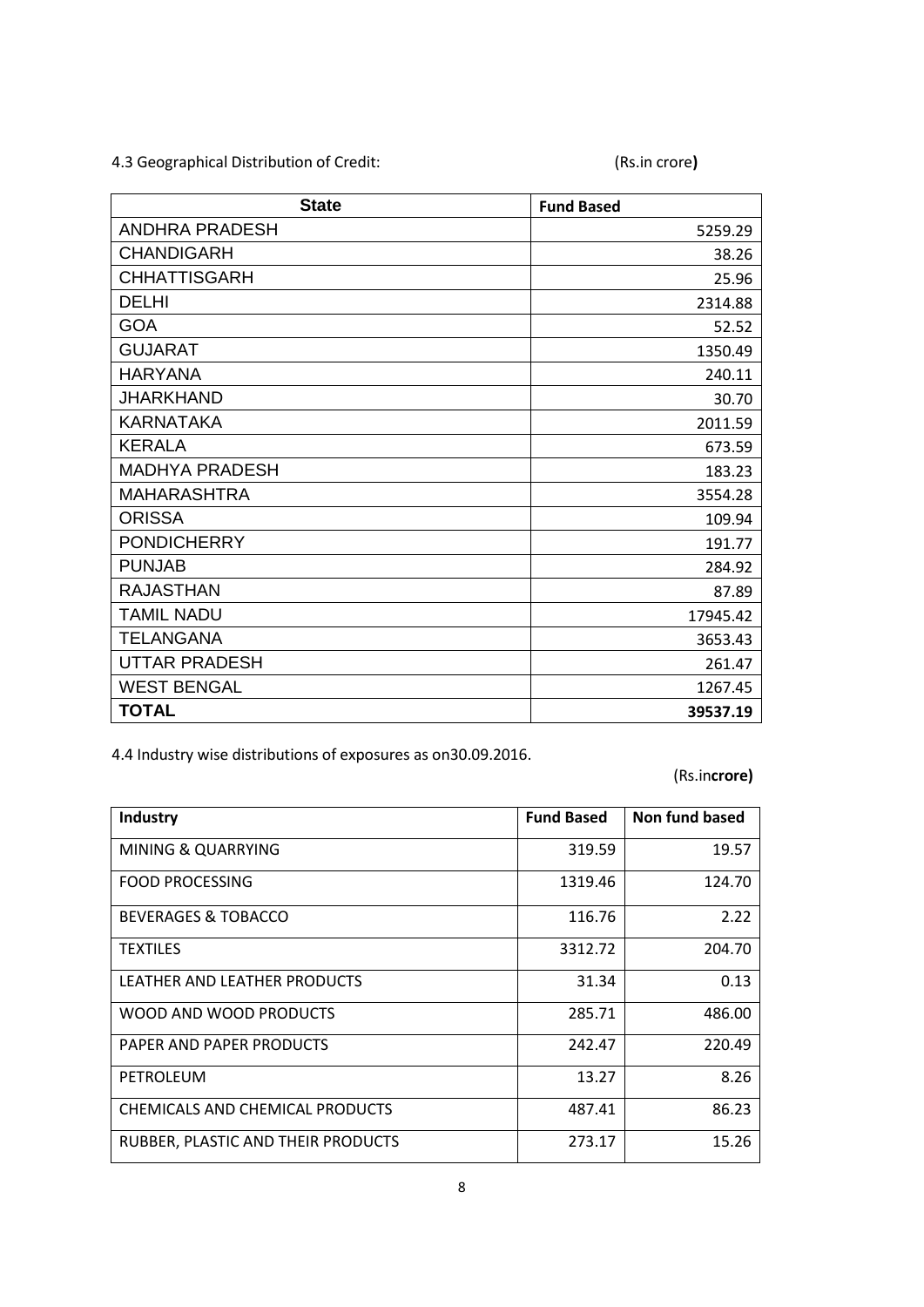| <b>GLASS &amp; GLASSWARE</b>                 | 32.14    | 4.00    |
|----------------------------------------------|----------|---------|
| <b>CEMENT &amp; CEMENT PRODUCTS</b>          | 381.27   | 14.09   |
| <b>BASIC METAL AND METAL PRODUCTS</b>        | 1357.92  | 231.29  |
| ALL ENGINEERING                              | 427.89   | 158.52  |
| VEHICLES, VEHICLE PARTS AND TRANSPORT EQUIP. | 394.85   | 15.83   |
| <b>GEMS AND JEWELLERY</b>                    | 384.75   | 322.24  |
| <b>CONSTRUCTION</b>                          | 374.62   | 394.74  |
| <b>INFRASTRUCTURE</b>                        | 2856.93  | 543.97  |
| <b>OTHER INDUSTRIES</b>                      | 198.88   | 21.16   |
| <b>OTHERS</b>                                | 26726.04 | 2545.21 |
| <b>TOTAL</b>                                 | 39537.19 | 5418.61 |

4 (e) Residual contractual maturity breakdowns of assets \* as on 30.09.2016:

|                                               |               |               |                  |               |                                  |                                                  |                                           |                                      |                              |                                     |                               |                                       | (Rs in crores)                |                  |              |
|-----------------------------------------------|---------------|---------------|------------------|---------------|----------------------------------|--------------------------------------------------|-------------------------------------------|--------------------------------------|------------------------------|-------------------------------------|-------------------------------|---------------------------------------|-------------------------------|------------------|--------------|
| <b>Assets</b>                                 | $Day - 1$     | 2 - 7<br>Days | $8 - 14$<br>Days | 15 30<br>Days | 31 Days<br>To 2<br><b>Months</b> | Over 2<br><b>Months</b><br>To 3<br><b>Months</b> | Over 3<br><b>Months</b><br>To 6<br>Months | Over 6<br><b>Months</b><br>To 1 Year | Over 1<br>Year To 3<br>Years | Over 3<br><b>Years To</b><br>5 Year | Over 5<br>Years To 7<br>Years | Over 7<br><b>Years To</b><br>10 Years | 10<br>Years<br>To 15<br>Years | Over 15<br>Years | <b>TOTAL</b> |
| Cash                                          | 560.92        | 0.00          | 0.00             | 0.00          | 0.00                             | 0.00                                             | 0.00                                      | 0.00                                 | 0.00                         | 0.00                                | 0.00                          | 0.00                                  | 0.00                          | 0.00             | 560.92       |
| <b>Balanced</b><br>with RBI                   |               | 82.13 28.77   | 32.45            | 53.88         | 76.38                            | 63.14                                            | 149.37                                    | 289.24                               | 392.68                       | 320.54                              | 252.99                        | 134.24                                | 20.55                         | 253.98           | 2150.34      |
| <b>Balance</b><br>with other<br>banks         | 43.44         | 0.00          | 0.00             | 0.00          | 0.00                             | 0.00                                             | 0.00                                      | 0.00                                 | 4.83                         | 0.00                                | 0.00                          | 0.00                                  | 0.00                          | 0.00             | 48.27        |
| Investments                                   | 1725.22284.58 |               | 170.35           | 282.86        | 401.01                           | 395.10                                           | 818.24                                    | 2090.55                              | 2477.26                      | 2102.25                             | 1379.75                       | 768.20                                | 152.41                        | 1333.40          | 14381.17     |
| <b>Advances -</b><br>Performing               | 1888.49149.12 |               | 235.96           | 634.79        |                                  | 1503.80 1078.31                                  | 3843.70                                   |                                      | 5394.08 16730.99             | 3363.66                             | 1693.54                       | 1085.52 774.73                        |                               | 257.76           | 38634.45     |
| <b>NPA (Gross)</b><br>Including<br><b>NPI</b> | 0.00          | 0.00          | 0.00             | 0.00          | 0.00                             | 0.00                                             | 0.00                                      | 0.00                                 | 0.00                         | 531.62                              | 409.27                        | 0.00                                  | 0.00                          | 0.00             | 940.89       |
| <b>Fixed Assets</b>                           | 0.00          | 0.00          | 0.00             | 0.00          | 0.00                             | 0.00                                             | 0.00                                      | 0.00                                 | 0.00                         | 0.00                                | 0.00                          | 0.00                                  | 0.00                          | 423.73           | 423.73       |
| Other<br><b>Assets</b>                        |               | 309.93 38.74  | 38.74            | 0.00          | 0.00                             | 0.00                                             | 0.00                                      | 0.00                                 | 0.00                         | 0.00                                | 0.00                          | 0.00                                  | 0.00                          | 1007.29          | 1394.71      |
| Total                                         | 4610.13501.21 |               | 477.49           | 971.53        |                                  | 1981.20 1536.55                                  | 4811.31                                   |                                      | 7773.87 19605.75             | 6318.08                             | 3735.55                       | 1987.96 947.69                        |                               | 3276.17          | 58534.49     |

\* As per ALM guidelines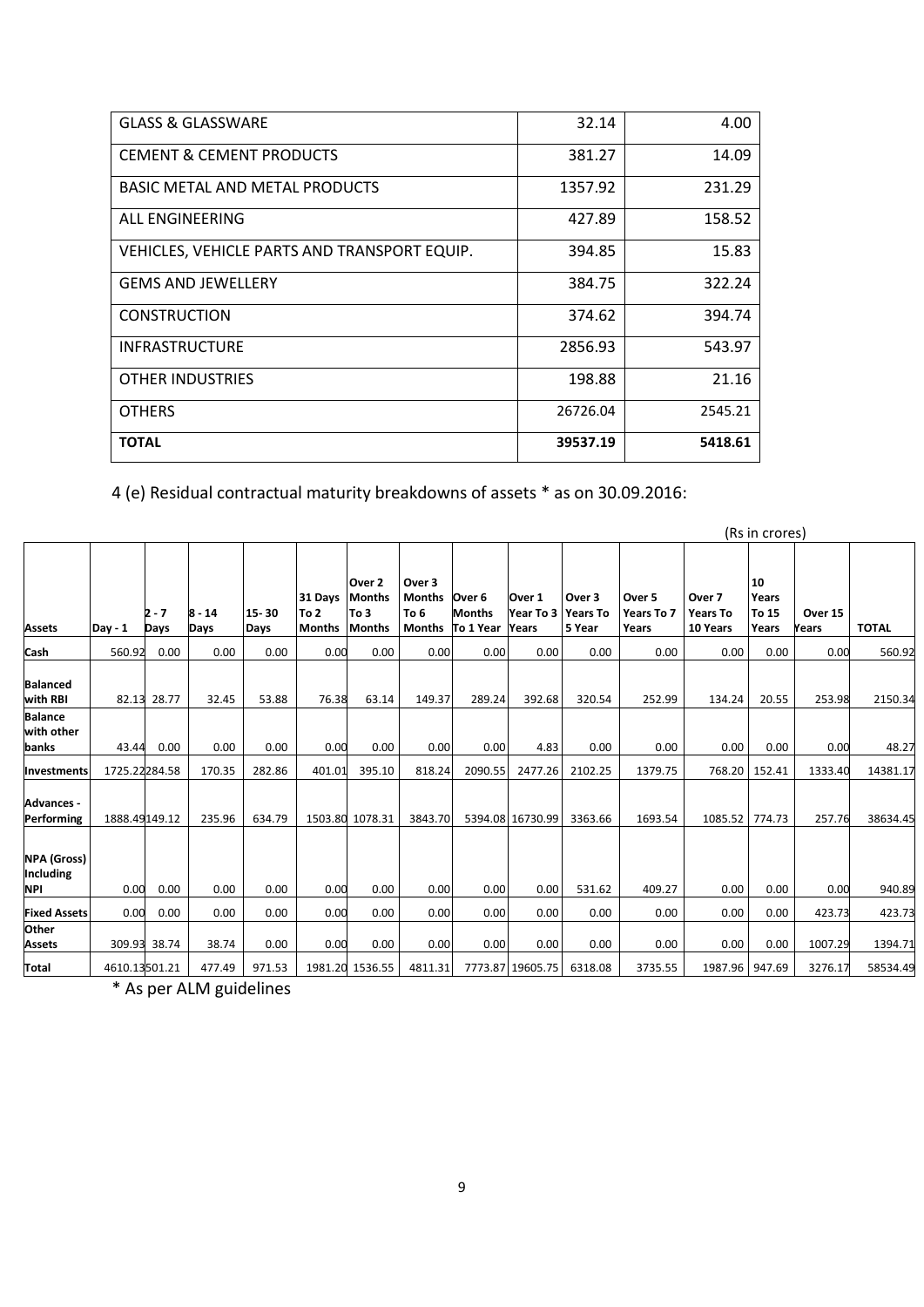Non Performing Advances and Provisions:

| (f) Gross NPA                |             |
|------------------------------|-------------|
| Particulars as on 30.09.2016 | Rs.in crore |
| i. Substandard               | 531.62      |
| ii. Doubtful 1               | 119.23      |
| iii. Doubtful 2              | 105.95      |
| Iv Doubtful 3                | 7.67        |
| v. Loss                      | 138.27      |
| <b>Total</b>                 | 902.74      |

| <b>NPAs</b><br>Net<br>$\sigma$<br>- 12<br>יס | $-$ |
|----------------------------------------------|-----|

| h) NPA Ratios                    |      |
|----------------------------------|------|
| Gross NPAs to gross advances (%) |      |
| NPAs to Net Advances (%)         | . 44 |

| (i) Movement of NPAs (Gross)    |        |
|---------------------------------|--------|
| i. Opening balance              | 702.35 |
| ii. Additions during the year   | 425.28 |
| iii. Reductions during the year | 224.89 |
| iv. Closing balance             | 902.74 |

| (j) Movement of provisions for NPAs (excluding provision on Standard Assets) |        |
|------------------------------------------------------------------------------|--------|
| i. Opening balance                                                           | 378.77 |
| ii. Provision made during the year                                           | 96.31  |
| iii. Write-off / write-back of excess provisions                             | 157.43 |
| iv. Closing balance                                                          | 317.65 |

|                                                              | (Rs. in crore) |
|--------------------------------------------------------------|----------------|
| (k) Amount of Non-Performing Investments                     | 38.15          |
| (I) Amount of provisions held for non-performing investments | 16.90          |

| (m) Movement of depreciation on investments                         |       |       |
|---------------------------------------------------------------------|-------|-------|
| i. Opening balance as on 01.04.2016                                 |       | 42.82 |
| ii. Add: Provision made during the year                             | $(+)$ | 17.83 |
| iii.Less: Write-off/ write-back of excess provision during the year |       |       |
| (including depreciation utilized on the sale of securities)         | $(-)$ | 7.65  |
| iv. Closing balance as on 30.09.2016                                |       | 53.00 |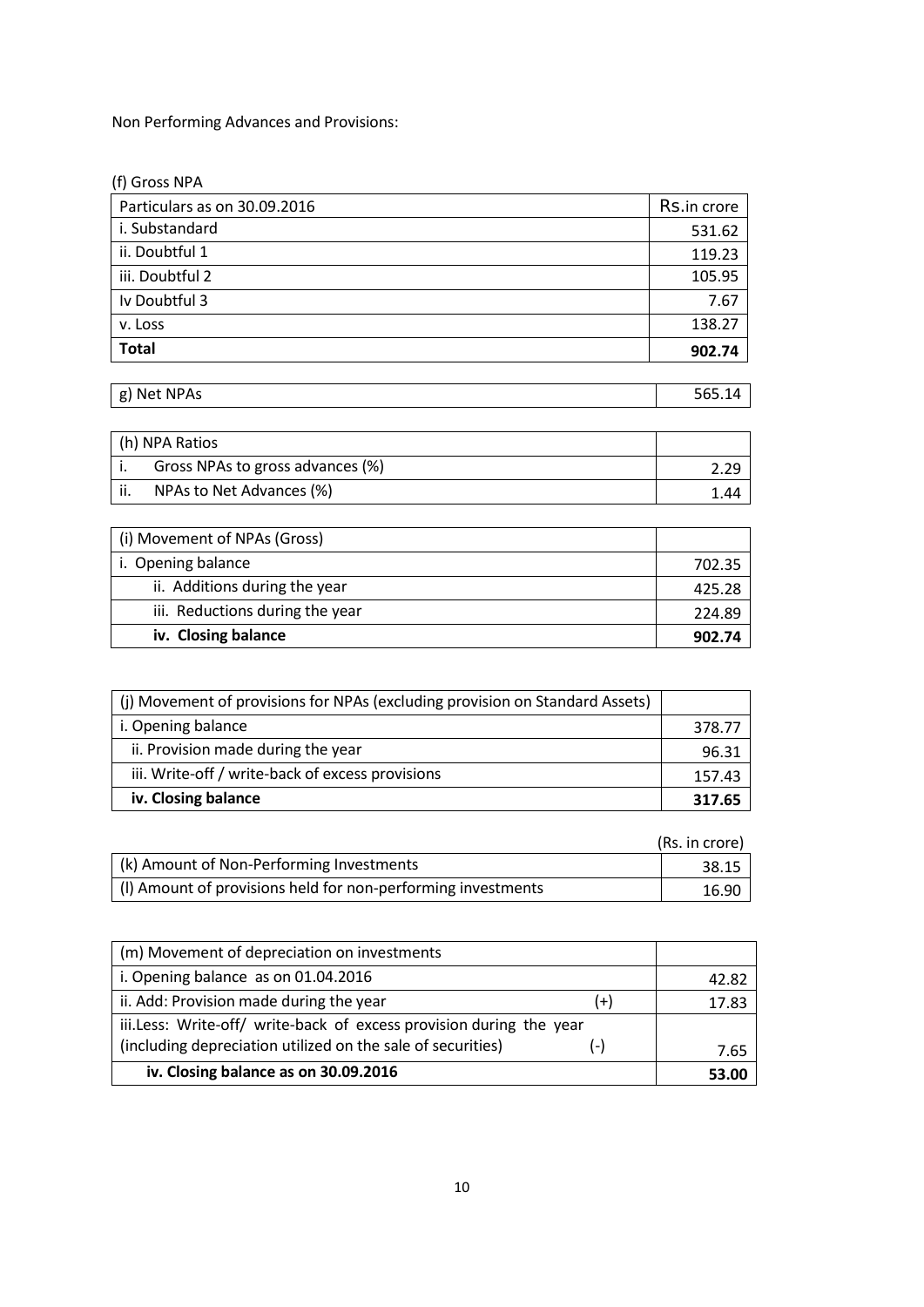#### **5. CREDIT RISK: Disclosures for portfolio subject to the Standardized Approach (DF 4)**

5 (a) The Bank has used the ratings of the following domestic external credit rating agencies for the purpose of risk weighting their claims on the domestic entities for capital adequacy purpose:

i. CRISIL ii. CARE iii. ICRA iv India Ratings v Brickwork vi SMERA

5 (b) A description of the process used to transfer public issuer ratings onto comparable assets in the banking book:

Bank has used short term ratings for assets with maturity upto one year and long-term ratings for assets maturing after one year as accorded by the approved external credit rating agencies. Bank has not cherry picked ratings. Bank has not used one rating of a CRA (Credit Rating Agency) for one exposure and another CRA's rating for another exposure on the same counterparty unless only one rating is available for a given exposure.

Notwithstanding the repayable on demand condition, cash credit exposures have been subjected to long-term rating.

If an obligor has a long term external credit rating that warrants RW (Risk Weight) of 150%, all unrated exposures on the same obligor whether long or short is assigned the same 150% RW unless mitigated by recognized Credit Risk Mitigants.

Claims on Corporates, AFCs and NBFC – IFCs having aggregate exposure from the banking system of more than Rs.100 crores which were rated earlier and subsequently have become unrated has been assigned with a risk weight of 150% as per revised regulatory guidelines.

Bank has used only solicited rating from the recognized CRAs. In case the obligor has multiple ratings from CRAs, the Bank has a policy of choosing (if there are two ratings) lower rating.

Where RW associated with the rating by a CRA for a specific investment instrument is lower than one corresponding to unrated exposure, but the Bank's exposure is not in that instrument but some other debt, the RW for the rated exposure has been applied to Bank's unrated exposure provided the latter ranks pari-passu or senior to the specific rated exposure and the maturity of Bank's claim is not later than the rated exposure.

If either the issuer or a single issue has been rated warranting RW equal or higher than unrated claim, a claim on the same issuer which is unrated but ranks pari-passu or junior to the rated exposure has been assigned the same RW as the rated exposure.

No recognition of CRM technique has been taken into account in respect of a rated exposure if that has already been factored by the CRA while carrying out the rating.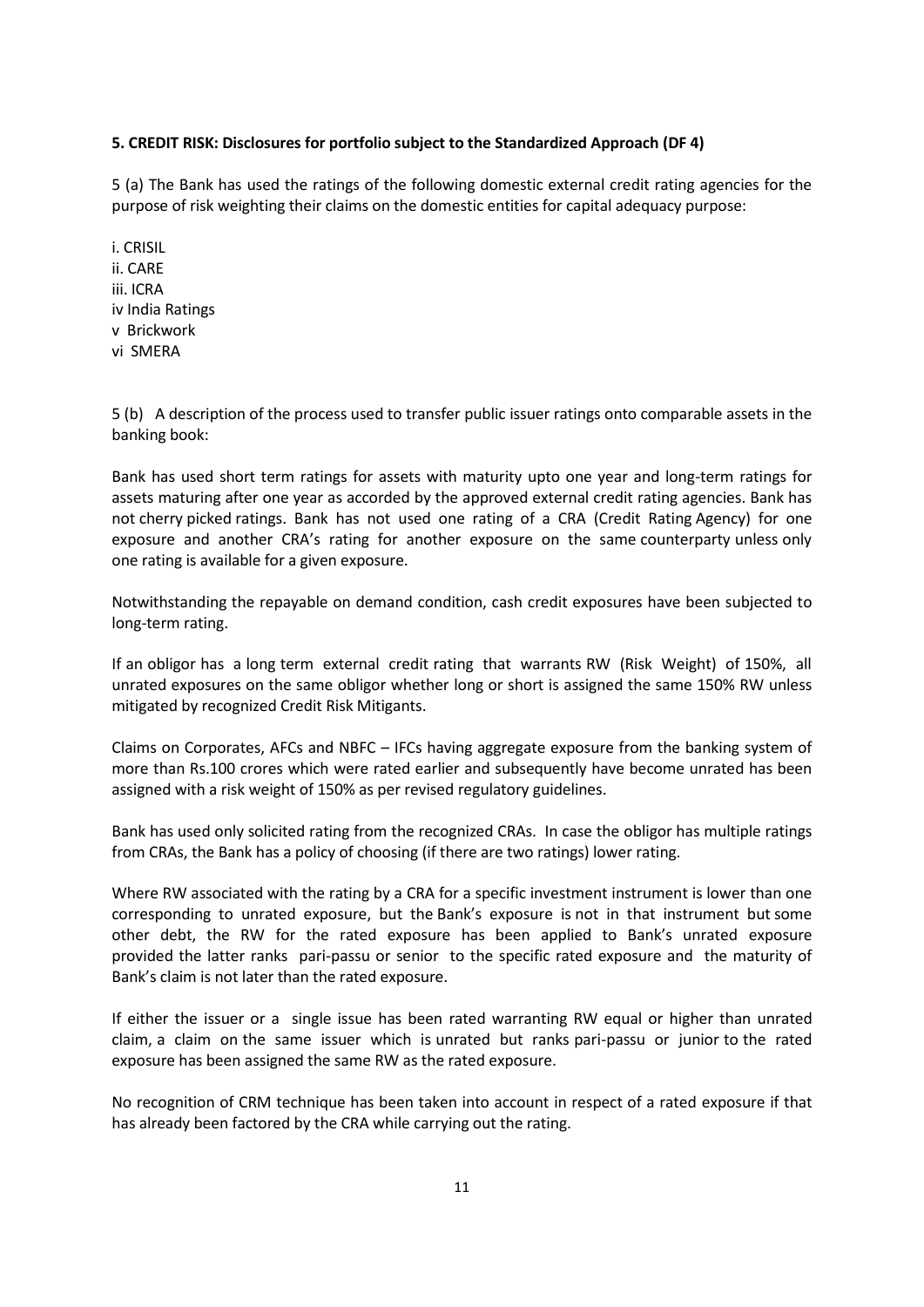For exposure amounts after risk mitigation subject to the standardized approach, amount of the Bank's outstanding (rated and unrated) in the following three major risk buckets as well as those that are deducted as on 30.09.2016 are as follows:

|                            |                   | (Rs.in crore)         |
|----------------------------|-------------------|-----------------------|
| <b>Particulars</b>         | <b>Fund Based</b> | <b>Non Fund Based</b> |
| Below 100% risk weight     | 33654.95          | 1465.18               |
| 100% risk weight           | 8267.17           | 1653.29               |
| More than 100% risk weight | 5726.89           | 1166.65               |
| <b>Total</b>               | 47649.01          | 4285.12               |

#### **6. CREDIT RISK MITIGATION: Disclosures for Standardized Approach (DF 5)**

6.1 The Bank has adopted Credit Risk Mitigation (CRM) Techniques and Collateral Management (CM) guidelines issued by RBI under Master circular – Prudential guidelines on Capital Adequacy and Market Discipline – New Capital Adequacy Framework (NCAF).

The Bank has utilized credit risk mitigation in the form of Bank's own deposits, LIC Policies, National Saving Certificate and gold, wherever the collateral is identifiable, marketable & enforceable and complies with RBI requirements. Sovereign exposures and Sovereign guaranteed exposures are risk weighted as per RBI directives.

The general principles applicable for use of credit risk mitigation techniques are as under:

- i. No transaction in which Credit Risk Mitigation (CRM) techniques are used has been assigned higher capital requirement than as otherwise identical transaction where such techniques are not used
- ii. The Bank has taken care to see that effects of CRM are not double counted. To ensure this noadditional supervisory recognition of CRM for regulatory capital purposes is made availableon claims for which an issue-specific rating is used that already reflects that CRM.
- iii. Principal-only ratings will not be allowed within the CRM framework. The rating should cover principal and interest.

The Bank has, therefore, put in place robust procedures and processes to control these risks, including strategy, consideration of the underlying credit, valuation, policies and procedures systems, control of Roll-off risks and management of concentration risk arising from the use of CRM techniques and its Interaction with the Bank's overall credit risk profile.

6.2 Eligible Financial Collateral:

The following eligible collateral instruments are used for recognition in the comprehensive approach:

i. Cash (as well as certificates of deposit or comparable instruments, including fixed deposit receipts, issued by the bank) on deposit with the bank which is incurring the counterparty exposure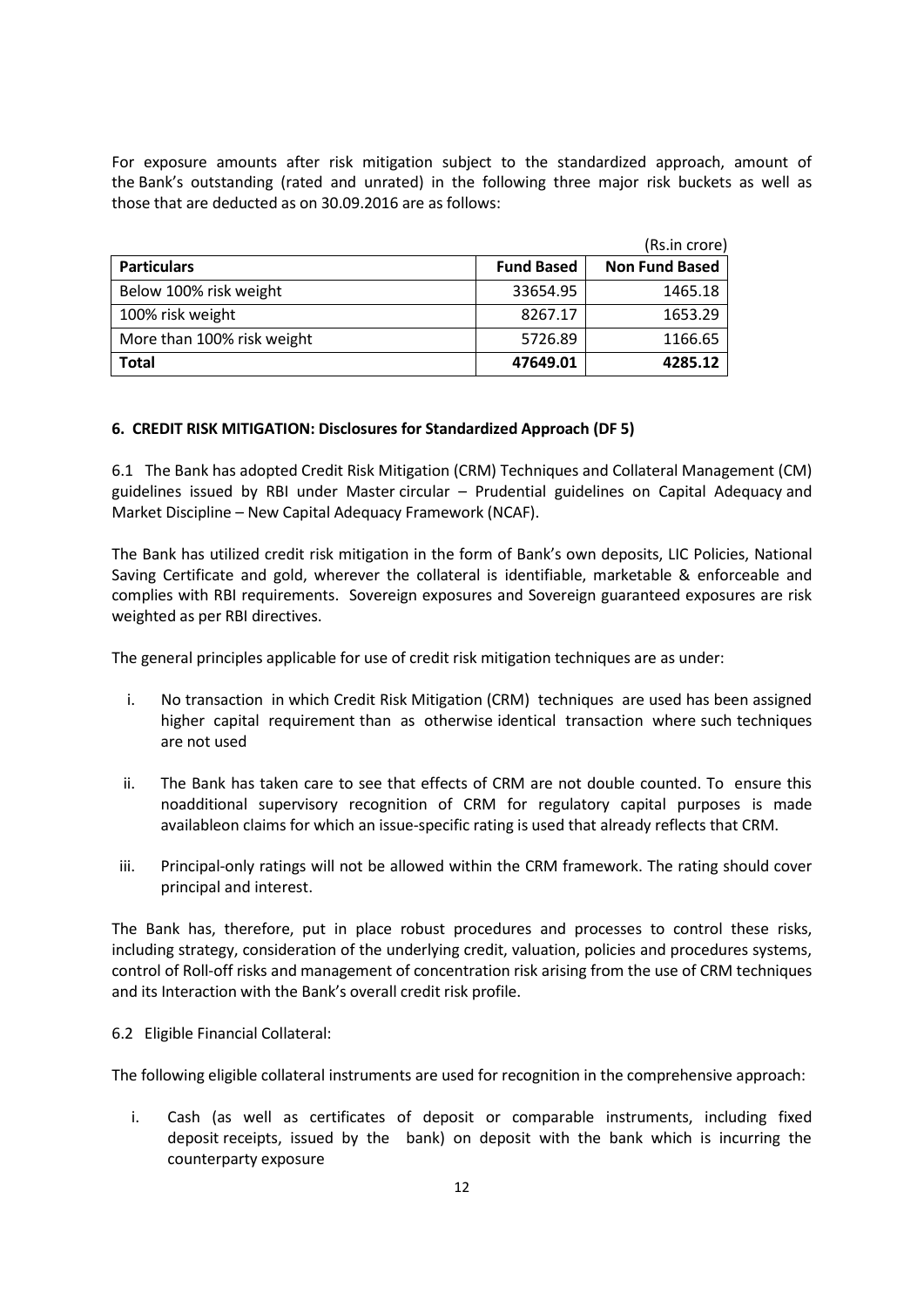- ii. Gold: Gold would include both bullion and jewellery
- iii. Securities issued by Central and State Governments
- iv. National Savings Certificates
- v. Life insurance policies with a declared surrender value of an insurance company which is regulated by an insurance sector regulator.
- vi. Debt securities rated by a chosen Credit Rating Agency in respect of which the banks should be sufficiently confident about the market liquidity where these are either:
	- a) Attracting 100 per cent or lesser risk weight i.e. rated at least BBB (-), when issued by public sector entities and other entities (including banks and Primary Dealers); or
	- b) Attracting 100 per cent or lesser risk weight i.e. rated at least PR3/ P3/F3/A3 for shortterm debt instruments.
- vii) Debt securities not rated by a chosen Credit Rating Agency in respect of which the banks should be sufficiently confident about the market liquidity where these are:
	- a) Issued by a bank
	- b) Listed on a recognized exchange
	- c) Classified as senior debt
	- d) all rated issues of the same seniority by the issuing bank are rated at least BBB (-) or CARE A3/ CRISIL A3/ India Ratings and Research Private Limited (India Ratings) A3/ICRA A3/Brickwork A3/SMERA A3; and
	- e) the bank holding the securities as collateral has no information to suggest that the issue justifies a rating below BBB (-) or CARE A3/ CRISIL A3/ India Ratings and Research Private Limited (India Ratings) A3/ICRA A3/Brickwork A3/SMERA A3 (as applicable) and;
	- f) Banks should be sufficiently confident about the market liquidity of the security

viii) Units of Mutual Funds regulated by the securities regulator of the jurisdiction of the bank's operation where:

a. Price for the units is publicly quoted daily i.e., where the daily NAV is available in public domain; and

b. Mutual fund is limited to investing in the instruments listed in this paragraph.

6.3 Total exposure covered by guarantees/credit derivatives - Nil

# **7. SECURITIZATION EXPOSURES (DF 6)**

As per RBI guidelines on Securitization exposure, investments by banks in securitized assets, representing loans to various categories of priority sector, except 'others' category, are eligible for classification under respective categories of priority sector lending (PSL) depending on the underlying assets.

As on 30.09.2016 the Bank does not have any securitization exposure as originator.

#### **8. MARKET RISK IN TRADING BOOK (DF 7)**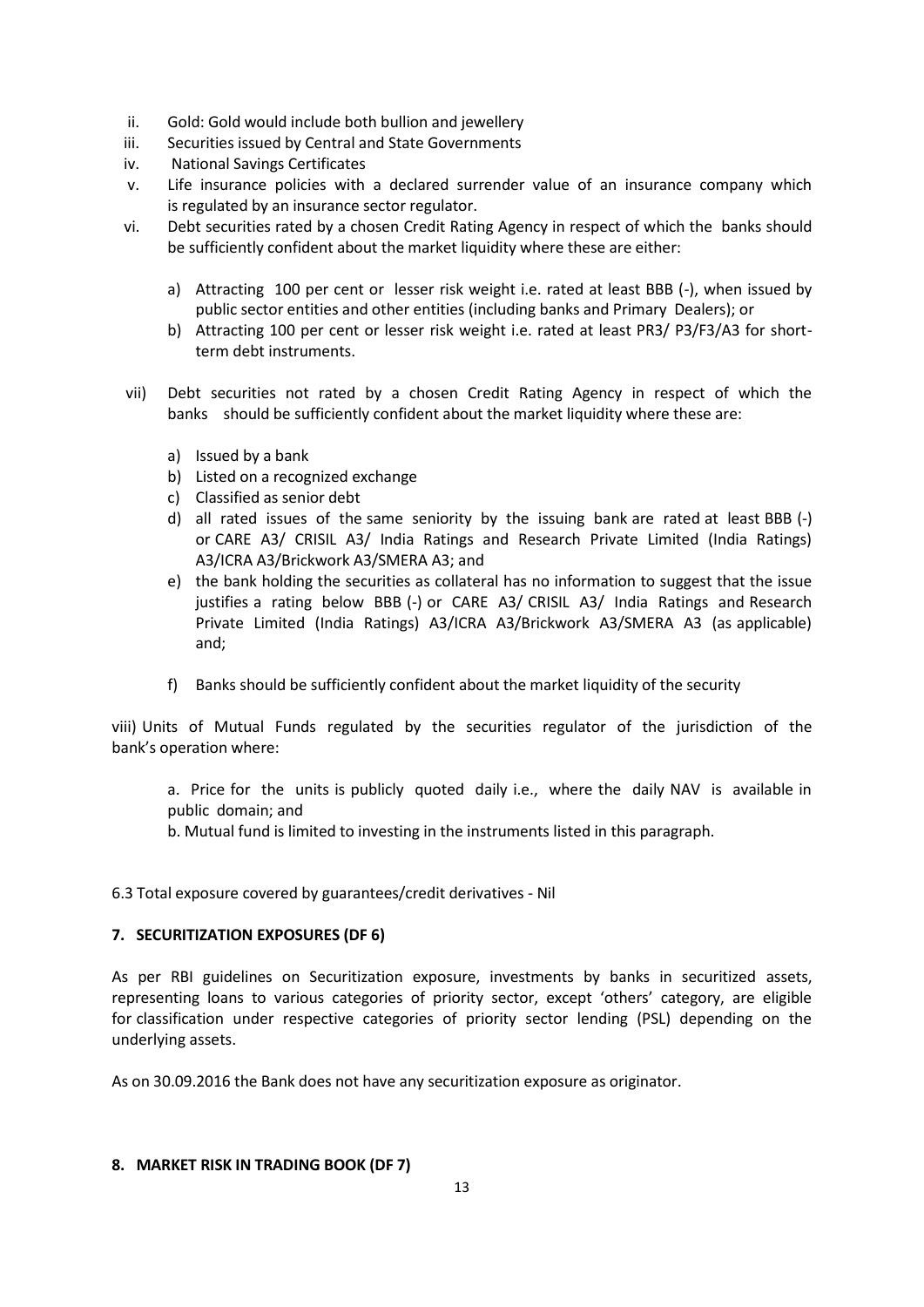Market risk refers to the uncertainty of future earnings resulting from changes in interest rates, foreign exchange rates, market prices and volatilities. The Bank assumes market risk in its lending and deposit taking businesses and in its investment activities, including position taking and trading. The market risk is managed in accordance with the investment policies, which are approved by the Board. These policies ensure that operations in securities, foreign exchange and derivatives are conducted in accordance with sound and acceptable business practices and are as per the extant regulatory guidelines, laws governing transactions in financial securities and the financial environment. Market Risk in Trading Book is assessed as per the Standardized Duration approach. The capital charge for Held for Trading (HFT) and Available for Sale (AFS) portfolios is computed as per Reserve Bank of India prudential guidelines.

Market risk management objectives:

The objectives of market risk management are as follows:

- Management of liquidity
- Management of interest rate risk and exchange rate risk.
- Proper classification and valuation of investment portfolio
- Adequate and proper reporting of investments and derivative products
- Compliance with regulatory requirements

Structure and organization of the market risk management function:

The ALCO is the focal point for placing various Notes/ reports with regard to liquidity risks.

Strategies and processes:

To comply with the regulatory guidelines and to have independent control groups there is clear functional separation of:

- Trading (Front office)
- Monitoring and control (Middle office) and
- Settlements (Back office)

The strategy/guidelines for controlling market risk include:

- Direct involvement of experienced line management
- Stringent controls and limits
- Strict segregation of front, middle and back office duties
- Comprehensive periodical reporting of positions
- Regular independent reviews of all controls and limits
- Rigorous testing and auditing of all pricing, trading and risk management

The scope and nature of risk reporting and measurement systems:

Reporting - The Bank periodically reports on the various investments and their related risk measures to the senior management and the committees of the Board. The Bank also periodically reports to its regulator in compliance with regulatory requirements.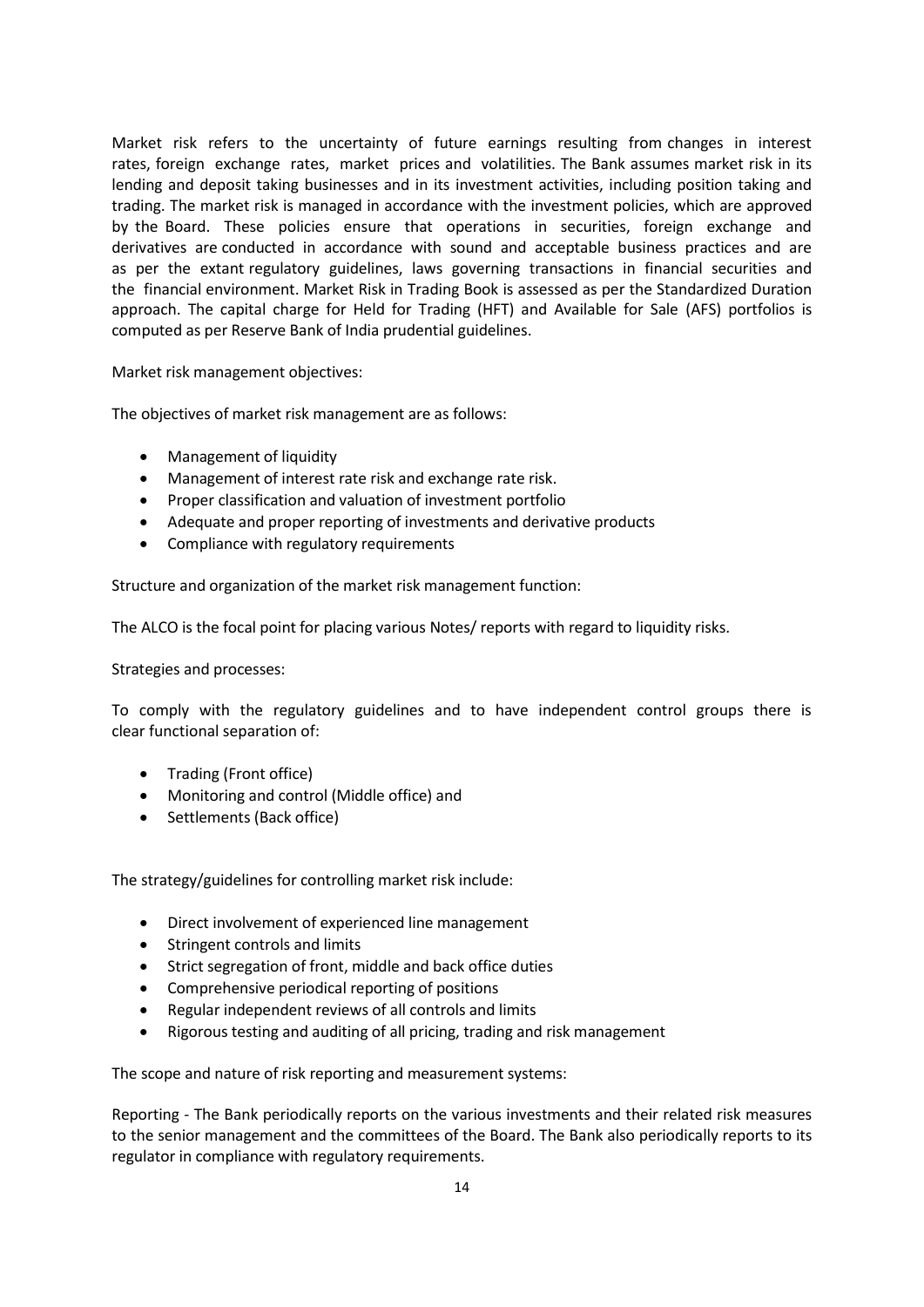Measurement - The Bank has devised various risk metrics for measuring market risk. These are reported to Asset Liability Management Committee. Some of the risk metrics adopted by the Bank for monitoring its risks are Value-at-Risk, Earnings at Risk, Modified Duration, Stop Loss limits amongst others.

|                                        | (Rs. in |
|----------------------------------------|---------|
| Particulars a on 30.09.2016            | crore)  |
| Capital requirements for market risk   |         |
| Interest Rate Risk                     | 68.43   |
| Foreign Exchange Risk (Including gold) | 3.60    |
| <b>Equity Risk</b>                     | 168.14  |
| Capital requirement for Market Risk    | 240.17  |

#### **9. OPERATIONAL RISK (DF 8)**

Operational risk is defined as the risk of loss resulting from inadequate or failed internal processes, people and systems or from external events. Operational risk includes legal risk but excludes strategic and reputational risk.

The Bank has put in place a Board approved Operational Risk Management Policy which outlines overall framework for management of Operational Risk.

The Bank manages Operational Risk by way of adopting best practices in processes as well as products. Utmost importance is given on communication and understanding of processes at transactional level and compliance to same are monitored through effective internal audits.

The Bank's selection of personnel and systems of rewarding performance are aligned to meet Bank's stated key priorities. There is a commitment to training and upgrading of staff skills. Strong 'ownership' of exposures is encouraged, through rewards as well as strong accountability.

The Bank understands the criticality of business continuity in the event of any undesirable/ unforeseen incident and has put in place an exhaustive Business Continuity Plan (BCP) in place which is subject to periodic drills. The Bank has robust Information Technology set up with Disaster Recovery (DR) site for critical functions and backups. Further there is a strict adherence to Information Security Policy across the Bank.

As per the mandate from RBI, the Bank is following the Basic Indicator Approach (BIA) for assessment of Operational Risk Capital. The Bank is taking quantitative and qualitative steps in view of moving towards advanced approaches as prescribed by RBI.

Capital requirement for operational risk as per Basic Indicator Approach (BIA) as on 30.09.2016 is Rs.379.80 cr

#### **10. INTEREST RATE RISK IN BANKING BOOK (DF 9)**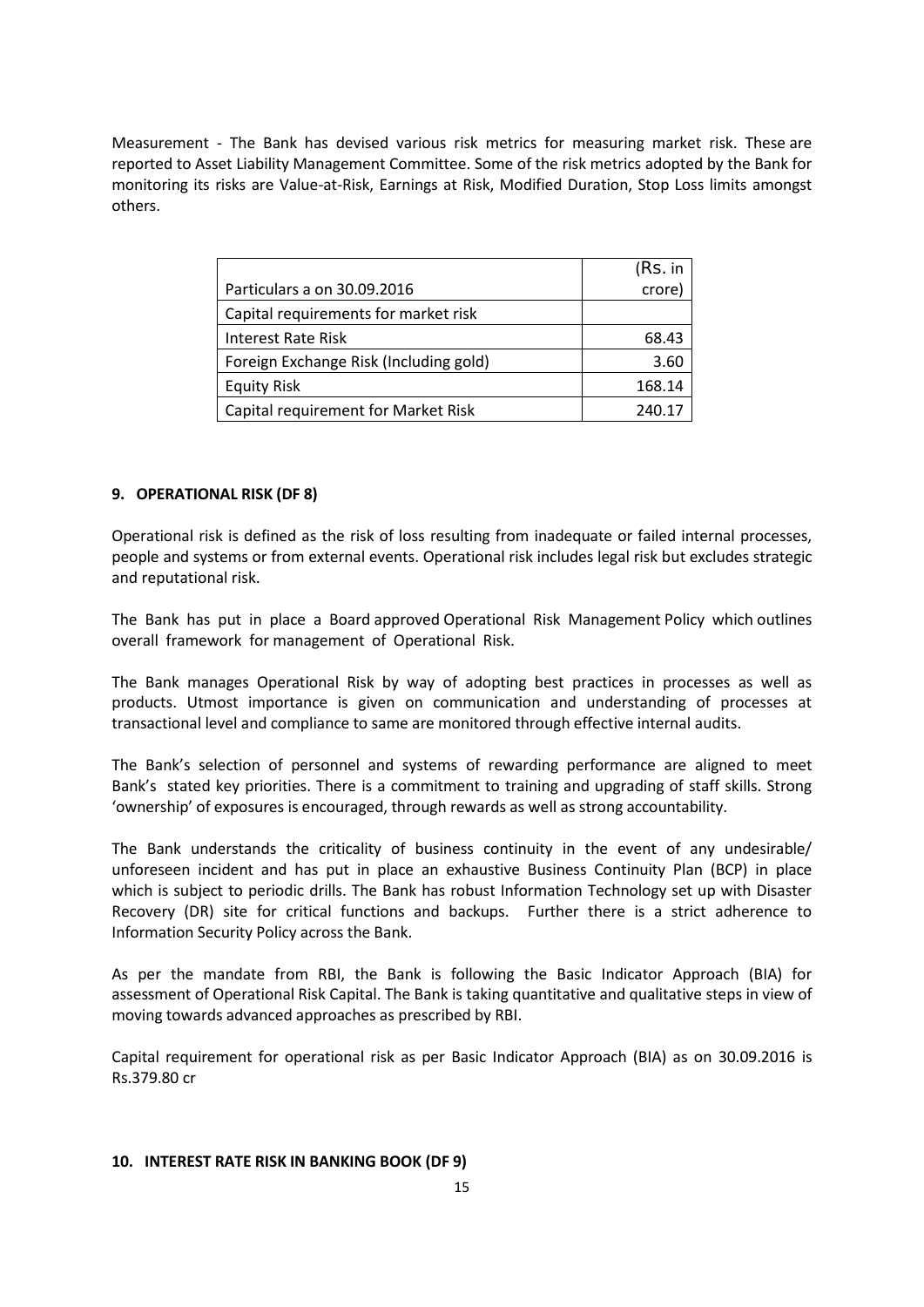Interest Rate Risk in the Banking Book (IRRBB):

Interest rate risk is the potential change in Net Interest Income (NII) or Economic Value of Equity (Balance Sheet impact), caused by unexpected changes in market interest rates. Since NII or Net Interest Margin (NIM) of Bank is dependent on the movements of interest rates, any mismatches or gaps in the cash-flows on re-pricing dates exposes Bank's NII or NIM to interest rate risk. Interest Rate Risk in Banking Book results from an unavoidable position or gap arising from Bank's normal day to day business by holding assets and liabilities in different maturities and different re-pricing dates.

Risk management framework and monitoring:

The Board of the Bank, through Asset liability Management Committee , has overall responsibility for management of risks and it sets limits and policies for management of liquidity risk, market risk including foreign exchange, interest rate and equity risk. The Asset Liability Management Committee (ALCO), a strategic decision making body constituted by Board, headed by Chief Operating Officer and comprising of senior executives of the Bank is responsible for deciding the mix and maturity profile of the assets and liabilities, recommendation of risk policies, setting up of prudential limits to manage the risks and ensuring compliance with the limits set by the Board. The ALM policy of the Bank includes the prudential limits on interest rate risk, liquidity risk, foreign exchange risk and equity risk.

Risk Management Department is monitoring the limits laid down in the ALM Policy through various reports.

Risk measurement and reporting framework:

As a part of its regular activities, ALCO manages the impact of the interest rate risk in banking book, through various limits, reports and tools such as interest rate sensitive gaps, Earnings at risk analysis, duration gap analysis, stress testing, etc. detailed as follows:

Interest rate sensitivity :

The interest rate gap risk, at any given date, is the risk arising from the mismatches in the assets & liabilities over the different time intervals. These mismatches or gaps are arrived at after matching rate sensitive assets and rate sensitive liabilities in the particular time bucket taking into account all assets and liabilities (including off Balance Sheet exposure). The rate sensitive assets and liabilities are grouped in the buckets as per the residual maturity or re-pricing date, whichever is earlier and is reported on monthly basis. The gap indicates whether net interest income is positively or negatively impacted by a change in interest rates and the magnitude of the gap approximates the change in net interest income for any given interest rate shift. Limits are fixed on individual gaps.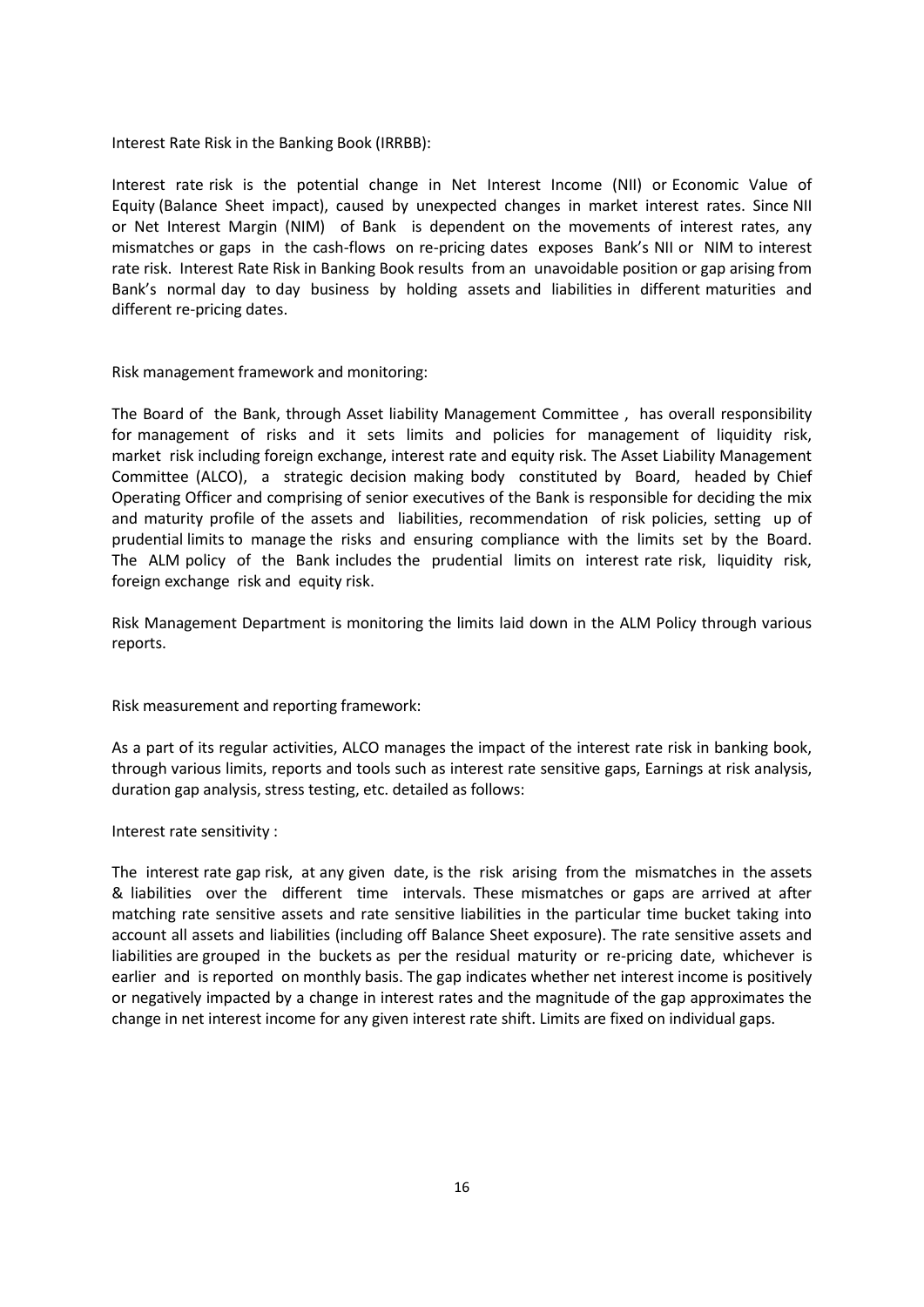#### Earnings at Risk Analysis (EaR):

The gaps in the report indicates whether the Bank is in a position to benefit from rising interest rates by having a positive gap (RSA > RSL) or whether it is in a position to benefit from declining interest rates by a negative gap (RSL >RSA). The Bank monitors the Earnings at Risk on NII for 2% change in interest rates on the open periodic gaps.

#### Stress testing:

The Bank measures the impact on NII/ EaR after taking into account various possible movement in interest rates across tenor and impact on the earnings is calculated for each of these scenarios.

#### Duration gap analysis:

Movement in the interest rates also have a long-term impact on the market value of equity of the Bank, as the economic value of the Bank's assets, liabilities and off-Balance Sheet positions get affected. Duration is a measure of interest rate sensitivity of assets, liabilities and also equity. It may be defined as the percentage change in the market value of an asset or liability (or equity) for a given change in interest rates. Thus Duration Gap Analysis measures by how much the market value of equity of a firm would change for the possible change in the interest rates.

The following tables show the impact on NII and economic value of equity for a given change in the interest rates. The impact is calculated assuming parallel shifts in the yield curve across all time buckets.

#### i) Impact on NII:

#### Changes in interest rates (in bps)

|            | (Rs in crore) |           |  |
|------------|---------------|-----------|--|
| Currency   | $100$ bps     | $200$ bps |  |
| <b>INR</b> | 98.21         | 196.42    |  |

#### ii) Impact on economic value of equity:

Changes in interest rates (in bps)

|            |          | (Rs in crore) |           |  |
|------------|----------|---------------|-----------|--|
|            | Currency | $100$ bps     | $200$ bps |  |
| <b>INR</b> |          | 150.06        | 300.11    |  |

\* No major exposure in foreign currencies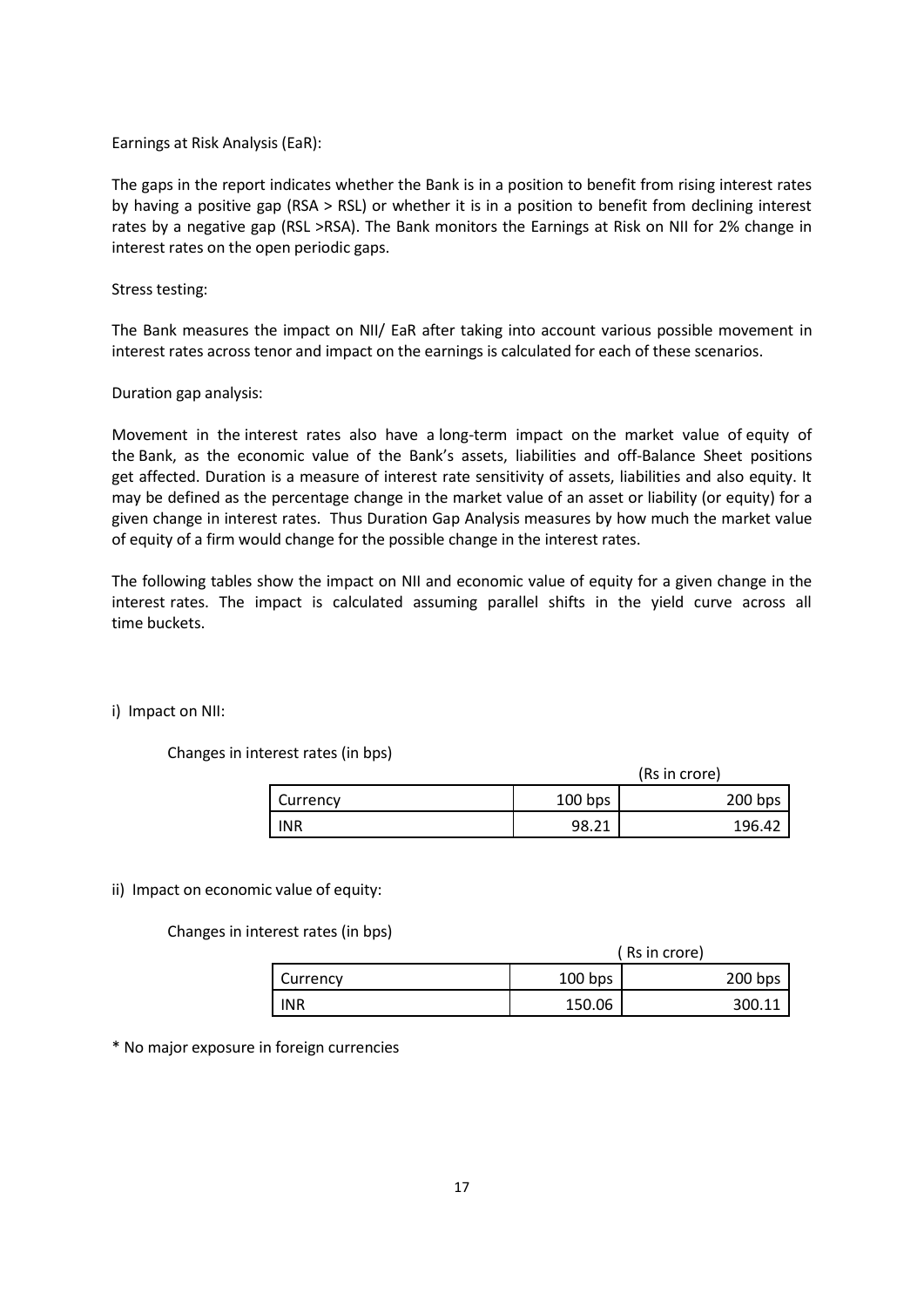## **11. General disclosures for exposures related to counter party credit risk (DF 10)**

#### Counterparty exposure

Counterparty credit risk in case of derivative contracts arises from the forward contracts. The subsequent credit risk exposures depend on the value of underlying market factors (e.g., interest rates and foreign exchange rates), which can be volatile and uncertain in nature. The Bank does not enter into derivative transactions other than forward contracts.

#### Credit limits:

The credit limit for counterparty bank is fixed based on their financial performance as per the latest audited financials. Various financial parameters such as NPA ratios, liquidity ratios, etc are taken into consideration while assigning the limit. Credit exposure is monitored to ensure it does not exceed the approved credit limit.

#### Credit exposures on forward contracts

The Bank enters into the forward contracts in the normal course of business for positioning and arbitrage purposes, as well as for its own risk management needs, including mitigation of interest rate and foreign currency risk. Derivative exposures are calculated according to the current exposures method.

#### Credit exposure as on 30.09.2016 (Rs.in crore)

|                   | Notional<br>Amount | positive<br>Gross<br>value of the contracts | fair   Potential Future  <br>Exposure | Credit<br>Total<br>Exposure |
|-------------------|--------------------|---------------------------------------------|---------------------------------------|-----------------------------|
|                   |                    |                                             |                                       |                             |
| Forward contracts | 5506.33            | 5504.69                                     | 110.09                                | 5614.78                     |

# **12. Composition of Capital (DF 11)**

# (Rs.in crore)

|   | CommonEquityTier1capital: instrumentsandreserves                                                |         |  |  |
|---|-------------------------------------------------------------------------------------------------|---------|--|--|
| 1 | Directlyissuedqualifyingcommonshare capitalplusrelatedstock<br>surplus(sharepremium)            | 1336.79 |  |  |
| 2 | Retainedearnings                                                                                |         |  |  |
| 3 | Accumulatedothercomprehensiveincome(andotherreserves)                                           | 3224.65 |  |  |
| 4 | Directlyissuedcapital subject tophaseoutfromCET1(only applicabletonon-<br>jointstockcompanies)  |         |  |  |
| 5 | Commonshare capitalissuedbysubsidiariesandheldbythirdparties (amount<br>allowed in group CET 1) |         |  |  |
| 6 | CommonEquityTier1capitalbeforeregulatoryadjustments                                             | 4561.44 |  |  |
|   | CommonEquityTier1capital:regulatoryadjustments                                                  |         |  |  |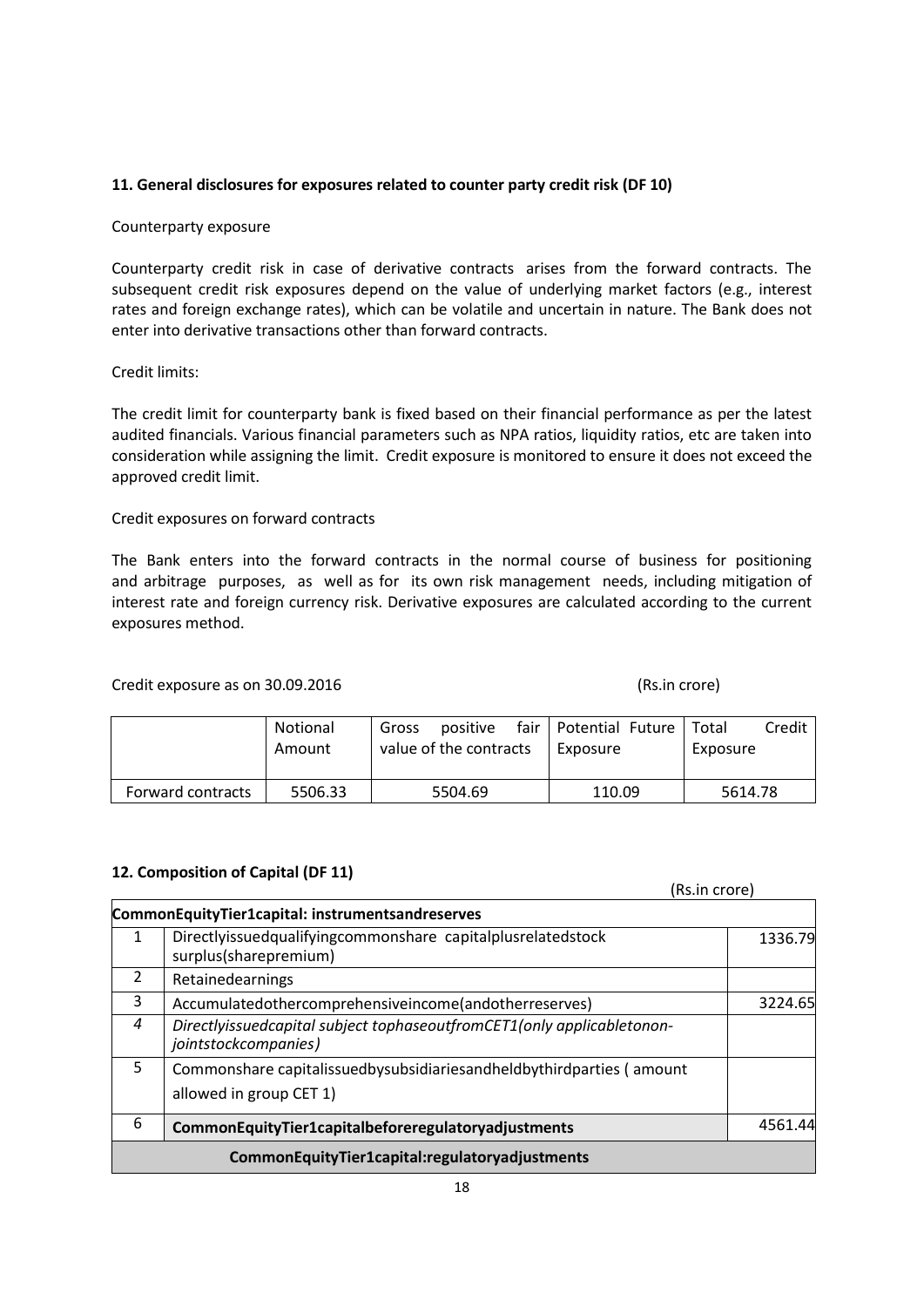| 7               | Prudentialvaluationadjustments                                                                                                                                                                                                                |         |
|-----------------|-----------------------------------------------------------------------------------------------------------------------------------------------------------------------------------------------------------------------------------------------|---------|
| 8               | Goodwill(netofrelatedtaxliability)                                                                                                                                                                                                            |         |
| 9               | Intangibles(netofrelatedtaxliability)                                                                                                                                                                                                         | 311.45  |
| 10              | Deferredtaxassets                                                                                                                                                                                                                             |         |
| 11              | Cash-flow hedgereserve                                                                                                                                                                                                                        |         |
| 12              | Shortfallofprovisionstoexpectedlosses                                                                                                                                                                                                         |         |
| 13              | Securitizationgainonsale                                                                                                                                                                                                                      |         |
| 14              | Gains andlossesduetochangesinowncreditriskonfairvalued liabilities                                                                                                                                                                            |         |
| 15              | Defined-benefitpensionfundnetassets                                                                                                                                                                                                           |         |
| 16              | Investmentsinownshares(ifnotalreadynettedoffpaid-upcapitalon<br>reportedbalancesheet)                                                                                                                                                         |         |
| 17              | Reciprocalcross-holdingsincommonequity                                                                                                                                                                                                        | 0.39    |
| 18              | Investmentsinthecapitalofbanking, financialandinsuranceentities<br>thatareoutsidethescopeofregulatoryconsolidation, netof eligible<br>Shortpositions, wherethebankdoesnotownmorethan10% of the<br>issuedsharecapital(amountabove10%threshold) |         |
| 19              | Significant investmentsinthecommon stockofbanking, financialand insurance<br>entitiesthatareoutsidethescopeofregulatory<br>consolidation,<br>netofeligibleshortpositions(amountabove10% threshold)                                            |         |
| 20              | Mortgageservicingrights (amountabove10%threshold)                                                                                                                                                                                             |         |
| 21              | Deferred tax assets arising from temporary differences (amount<br>above10%threshold, netofrelatedtaxliability)                                                                                                                                |         |
| 22              | Amountexceedingthe15%threshold                                                                                                                                                                                                                |         |
| 23              | of which: significant investments in the common stock of<br>financialentities                                                                                                                                                                 |         |
| 24              | Ofwhich :mortgageservicingrights                                                                                                                                                                                                              |         |
| 25              | Ofwhich:deferredtaxassetsarisingfromtemporarydifferences                                                                                                                                                                                      |         |
| 26              | Nationalspecificregulatoryadjustments(26a+26b+26c+26d)                                                                                                                                                                                        |         |
| 26a             | of which: Investments in the equity capital of unconsolidated<br><i>insurancesubsidiaries</i>                                                                                                                                                 |         |
| 26 <sub>b</sub> | Ofwhich:Investmentsintheequitycapitalofunconsolidatednon-<br>financialsubsidiaries                                                                                                                                                            |         |
| 26с             | Ofwhich:Shortfallintheequitycapitalofmajorityownedfinancial<br>entitieswhichhavenotbeenconsolidatedwiththebank                                                                                                                                |         |
| 26d             | Ofwhich: Unamortized pension funds expenditures                                                                                                                                                                                               |         |
| 27              | Regulatoryadjustmentsapplied to Common Equity Tier 1 due to<br>insufficientAdditionalTier1andTier2tocoverdeductions                                                                                                                           |         |
| 28              | TotalregulatoryadjustmentstoCommon EquityTier1                                                                                                                                                                                                | 357.95  |
| 29              | CommonEquityTier1capital(CET1)                                                                                                                                                                                                                | 4203.49 |
|                 | Additional Tier1capital: instruments                                                                                                                                                                                                          |         |
| 30              | DirectlyissuedqualifyingAdditionalTier1instrumentsplusrelated                                                                                                                                                                                 |         |
|                 | stocksurplus(sharepremium)(31+32)                                                                                                                                                                                                             |         |
| 31              | Ofwhich: classifiedasequityunderapplicableaccountingstandards                                                                                                                                                                                 |         |
| 32              | Of which: classified as liabilities under applicable accounting                                                                                                                                                                               |         |
|                 | standards(PerpetualdebtInstruments)                                                                                                                                                                                                           |         |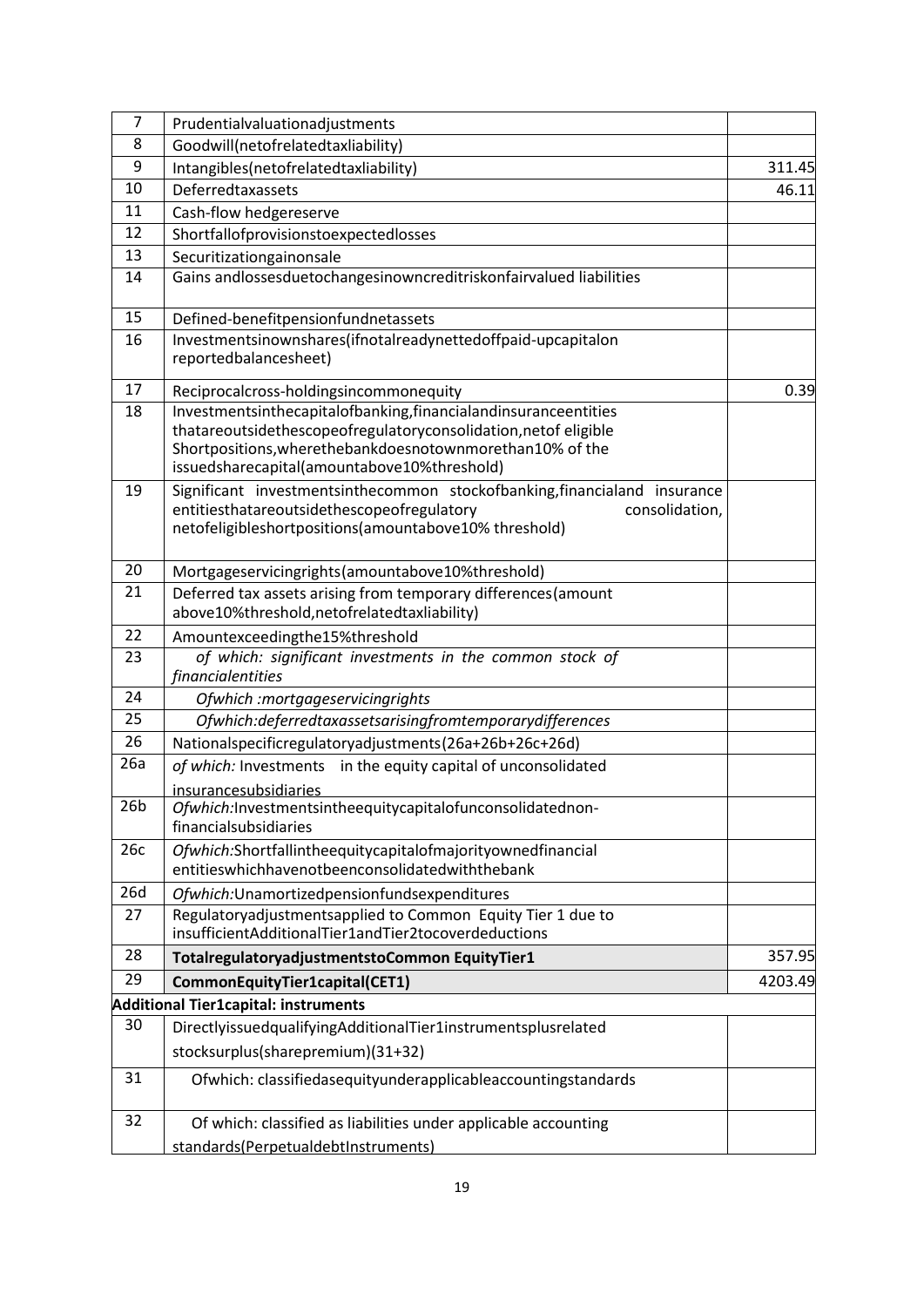| 33              | Directly issued capital instruments subject to phase out from Additional Tier I                                                                                                                                                                                                                       |         |
|-----------------|-------------------------------------------------------------------------------------------------------------------------------------------------------------------------------------------------------------------------------------------------------------------------------------------------------|---------|
| 34              | AdditionalTier1instruments (andCET1instruments notincludedin row 5) issued<br>by subsidiaries and held by third parties (amount allowedingroupAT1)                                                                                                                                                    |         |
| 35              | Ofwhich:instrumentsissuedbysubsidiaries subject tophaseout                                                                                                                                                                                                                                            |         |
| 36              | AdditionalTier1capitalbeforeregulatoryadjustments                                                                                                                                                                                                                                                     |         |
|                 | AdditionalTier1capital:regulatoryadjustments                                                                                                                                                                                                                                                          |         |
| 37              | InvestmentsinownAdditionalTier1instruments                                                                                                                                                                                                                                                            |         |
| 38              | Reciprocalcross-holdingsinAdditionalTier1instruments                                                                                                                                                                                                                                                  |         |
| 39              | Investmentsinthecapitalofbanking, financialandinsuranceentities<br>thatareoutsidethescopeofregulatoryconsolidation, netofeligibleshortpositions,<br>wherethebankdoesnotownmorethan10%oftheissued common share capital of<br>the entity (amount above 10%threshold)                                    |         |
| 40              | Significantinvestments inthecapitalofbanking, financialand insurance<br>entities<br>that<br>outside<br>the<br>of<br>regulatory<br>scope<br>are<br>consolidation(netofeligibleshortpositions)                                                                                                          |         |
| 41              | Nationalspecificregulatoryadjustments(41a+41b)                                                                                                                                                                                                                                                        |         |
| 41a             | of which: Investments<br>in the Additional Tier 1 capital of<br>unconsolidatedinsurancesubsidiaries                                                                                                                                                                                                   |         |
| 41 <sub>b</sub> | Ofwhich:ShortfallintheAdditionalTier1capitalofmajorityowned                                                                                                                                                                                                                                           |         |
|                 | financialentitieswhichhavenotbeenconsolidatedwiththebank                                                                                                                                                                                                                                              |         |
| 42              | RegulatoryadjustmentsappliedtoAdditionalTier1duetoinsufficient Tier 2 to                                                                                                                                                                                                                              |         |
|                 | cover deductions                                                                                                                                                                                                                                                                                      |         |
| 43              | TotalregulatoryadjustmentstoAdditionalTier1capital                                                                                                                                                                                                                                                    |         |
| 44              | AdditionalTier1capital(AT1)                                                                                                                                                                                                                                                                           |         |
| 44a             | Additional Tier1 capital reckoned for capital adequacy $^{11}$                                                                                                                                                                                                                                        |         |
| 45              | Tier1capital(T1=CET1+AdmissibleAT1)(29+44a)                                                                                                                                                                                                                                                           | 4203.49 |
|                 | Tier2capital:instrumentsandprovisions                                                                                                                                                                                                                                                                 |         |
| 46              | Directly issued qualifying Tier2 instruments plus related stock surplus                                                                                                                                                                                                                               | 150.00  |
| 47              | <b>Investment Reserve</b>                                                                                                                                                                                                                                                                             | 53.34   |
| 48              | Tier2 instruments (and CET1 and AT1 instruments not included in rows5or34)<br>issued by subsidiaries and held by third parties (amount allowed in group Tier2)                                                                                                                                        |         |
| 49              | Of which: instruments issued by subsidiaries subject to phase out                                                                                                                                                                                                                                     |         |
| 50              | Provisions                                                                                                                                                                                                                                                                                            | 218.38  |
| 51              | Tier 2 capital before regulatory adjustments                                                                                                                                                                                                                                                          | 421.79  |
|                 | Tier 2 capital: regulatory adjustments                                                                                                                                                                                                                                                                |         |
| 52              | Investments in own Tier2 instruments                                                                                                                                                                                                                                                                  |         |
| 53              | Reciprocal cross- holdings in Tier2 instruments                                                                                                                                                                                                                                                       | 10.00   |
| 54              | Investments in the capital of banking, financial and insurance entities that are<br>outside the scope of regulatory consolidation, net of eligible short positions,<br>where the bank does not own more than 10% of the issued common share<br>capital of the entity (amount above the 10% threshold) | 109.50  |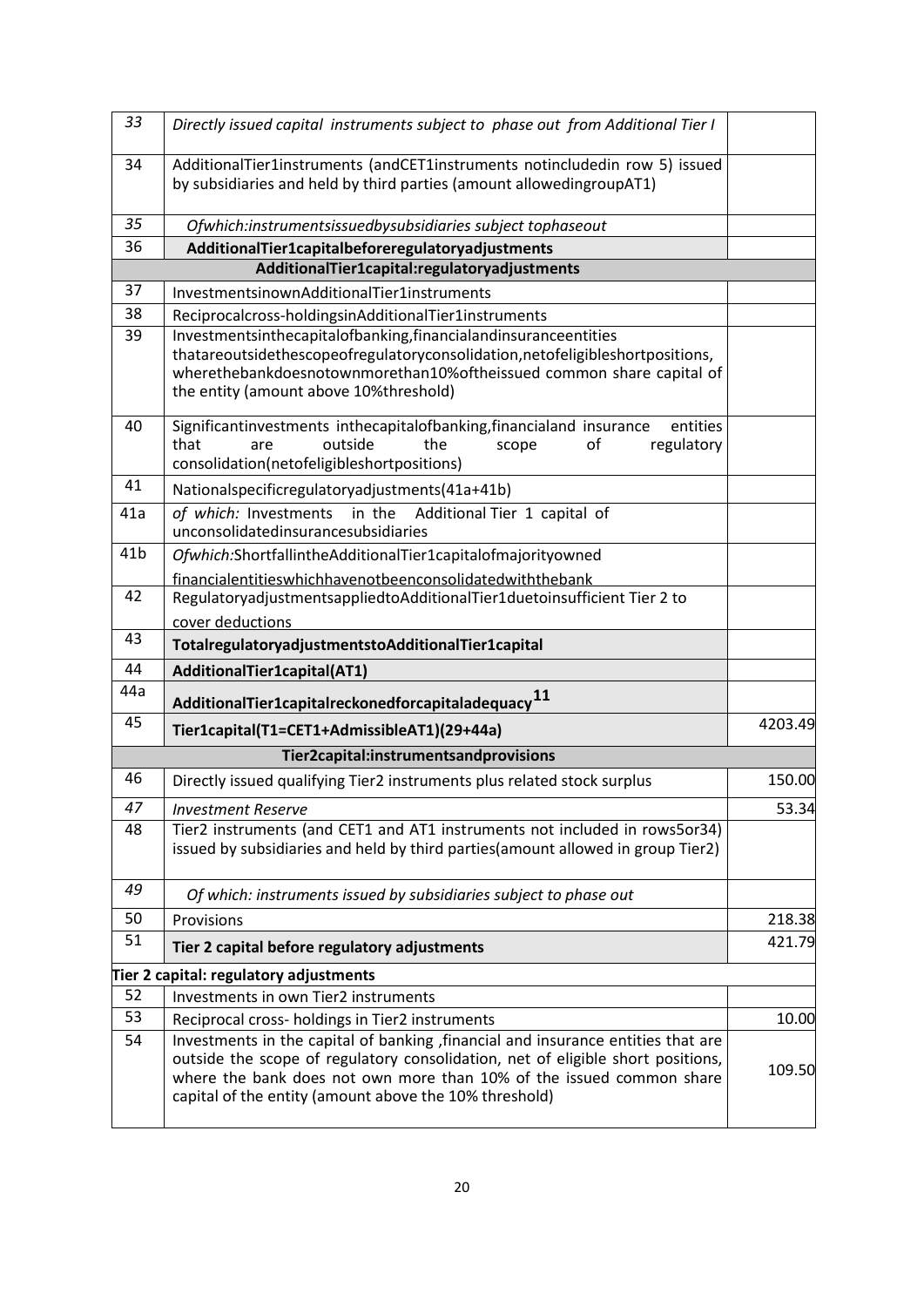| 55  | Significant investmentsin the capital banking, financial and insurance<br>entities that are outside the scope of regulatory consolidation (net of<br>eligible short positions)                                                |          |
|-----|-------------------------------------------------------------------------------------------------------------------------------------------------------------------------------------------------------------------------------|----------|
| 56  | National specific regulatory adjustments (56a+56b)                                                                                                                                                                            |          |
| 56a | of which: Investments in the Tier 2 capital of unconsolidated insurance<br>subsidiaries                                                                                                                                       |          |
| 56b | Of which: Short fall in the Tier2 capital of majority owned financial entities<br>which have not been consolidated with the bank                                                                                              |          |
| 57  |                                                                                                                                                                                                                               | 119.50   |
|     | Total regulatory adjustments to Tier2 capital                                                                                                                                                                                 | 302.22   |
| 58  | Tier 2 capital (T2)                                                                                                                                                                                                           |          |
| 58a | Tier2 capital reckoned for capital adequacy                                                                                                                                                                                   |          |
| 58b | Excess Additional Tier1 capital reckoned as Tier2 capital                                                                                                                                                                     |          |
| 58c | Total Tier2 capital admissible for capital adequacy (58a+58b)                                                                                                                                                                 | 302.22   |
| 59  | Total capital (TC=T1+Admissible T2) (45+58c)                                                                                                                                                                                  | 4505.72  |
| 60  | Total risk weighted assets (60a+60b+60c)                                                                                                                                                                                      | 39368.92 |
| 60a | Of which: total credit risk weighted assets                                                                                                                                                                                   | 32420.76 |
| 60b | Of which: total market risk weighted assets                                                                                                                                                                                   | 3002.17  |
| 60c | Of which: total operational risk weighted assets                                                                                                                                                                              |          |
|     | <b>Capital ratiosand buffers</b>                                                                                                                                                                                              |          |
| 61  | Common Equity Tier1 (as a percentage of risk weighted assets)                                                                                                                                                                 |          |
| 62  | Tier1 (as a percentage of risk weighted assets)                                                                                                                                                                               |          |
| 63  | Total capital (as a percentage of risk weighted assets)                                                                                                                                                                       |          |
| 64  | Institution specific buffer requirement (minimum CET1 requirement plus<br>capital conservation plus counter cyclical buffer requirements plus G-SIB buffer<br>requirement, expressed as a percentage of risk weighted assets) |          |
| 65  | Of which: capital conservation buffer requirement                                                                                                                                                                             | 0.625%   |
| 66  | Of which: bank specific counter cyclical buffer requirement                                                                                                                                                                   |          |
| 67  | Of which: G-SIB buffer requirement                                                                                                                                                                                            |          |
| 68  | Common Equity Tier1 available to meet buffers (as a percentage of risk                                                                                                                                                        | 4.54%    |
|     | weighted assets)                                                                                                                                                                                                              |          |
|     | <b>National minima(if different from Basel III)</b>                                                                                                                                                                           |          |
| 69  | National Common Equity Tier1 minimum ratio (if different from Basel III<br>minimum)                                                                                                                                           | 6.125%   |
| 70  | National Tier1 minimum ratio (if different from Basel III minimum)                                                                                                                                                            | 7%       |
| 71  | National total capital minimum ratio (if different from Basel III minimum)                                                                                                                                                    | 9.625%   |
|     | Amountsbelowthethresholdsfordeduction(beforeriskweighting)                                                                                                                                                                    |          |
| 72  | Non-significantinvestmentsin the capitalofotherfinancialentities                                                                                                                                                              |          |
| 73  | Significantinvestmentsinthecommonstockoffinancialentities                                                                                                                                                                     |          |
| 74  | Mortgageservicingrights(netofrelatedtaxliability)                                                                                                                                                                             |          |
| 75  | Deferredtaxassetsarisingfromtemporarydifferences(netofrelatedtaxliability)                                                                                                                                                    |          |
|     | Applicablecapsonthe inclusionofprovisions inTier2                                                                                                                                                                             |          |
| 76  | Provisionseligible for inclusionin Tier 2 in respect of exposures<br>subjecttostandardizedapproach(priortoapplicationofcap)                                                                                                   | 218.38   |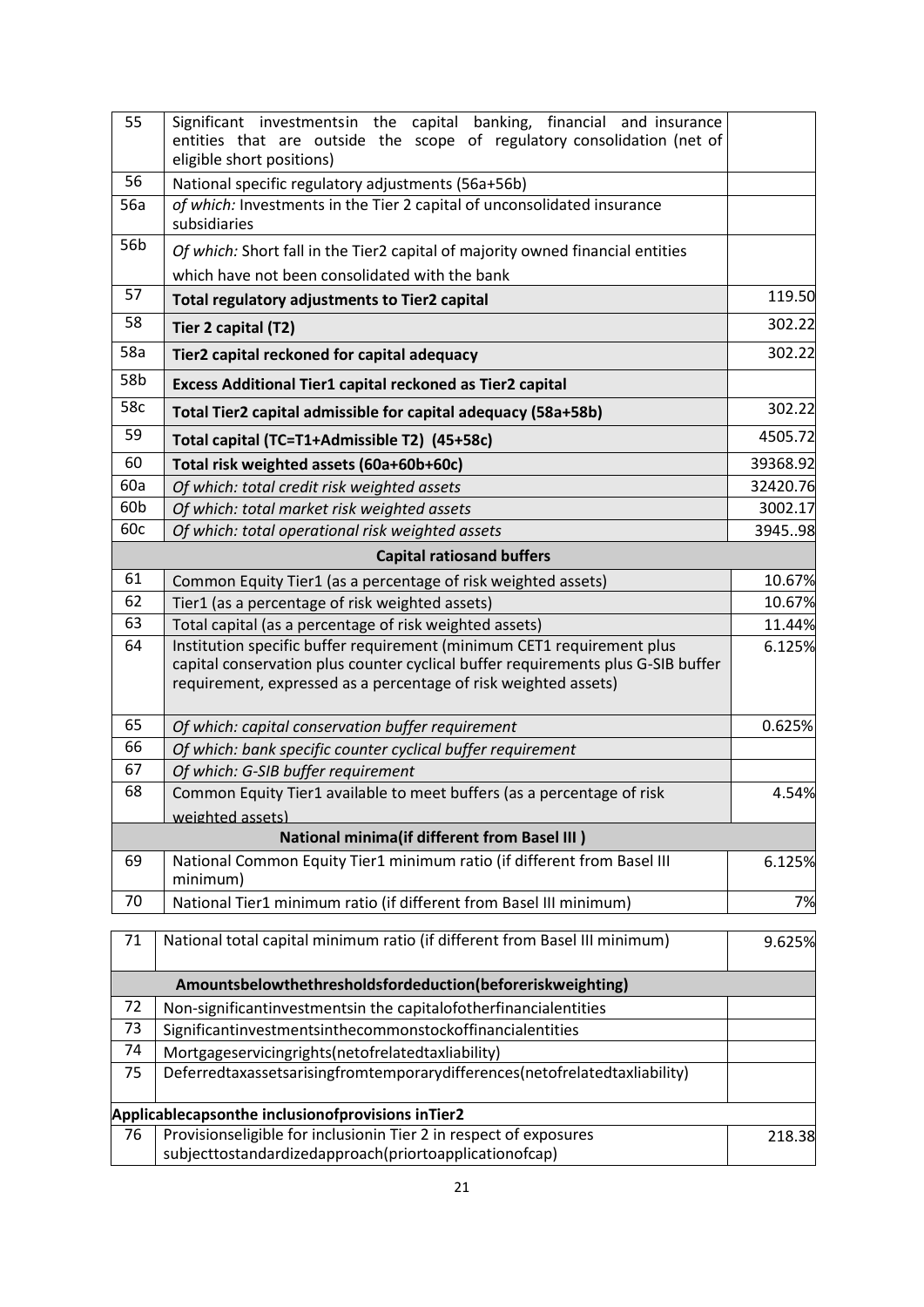| 77 | CaponinclusionofprovisionsinTier2under standardized approach                                                                         |  |  |
|----|--------------------------------------------------------------------------------------------------------------------------------------|--|--|
| 78 | Provisionseligible for inclusionin Tier 2 in respect of exposures<br>subjecttointernalratings-basedapproach(priortoapplicationofcap) |  |  |
| 79 | CapforinclusionofprovisionsinTier2underinternalratings-based approach                                                                |  |  |
|    | Capitalinstruments subject tophase-outarrangements(onlyapplicablebetween                                                             |  |  |
|    | March31,2017andMarch31,2022)                                                                                                         |  |  |
| 80 | CurrentcaponCET1instrumentssubjecttophaseoutarrangements                                                                             |  |  |
| 81 | Amount excluded from CET1 due to cap (excess over cap after<br>redemptionsandmaturities)                                             |  |  |
| 82 | CurrentcaponAT1instrumentssubjecttophaseoutarrangements                                                                              |  |  |
| 83 | Amount excluded from AT1 due to cap (excess over cap after redemptions<br>andmaturities)                                             |  |  |
| 84 | CurrentcaponT2instrumentssubjecttophaseoutarrangements                                                                               |  |  |
| 85 | Amount excluded from T2 due to cap (excess over cap after<br>redemptionsandmaturities)                                               |  |  |

# **13. Main Features of Regulatory Capital Instruments**

| S.No           |                                                                       |                                |
|----------------|-----------------------------------------------------------------------|--------------------------------|
| $\mathbf{1}$   | <b>Issuer</b>                                                         | KARUR VYSYA BANK LIMITED       |
| $\overline{2}$ | Unique identifier (e.g. CUSIP, ISIN or Bloomberg identifier           | INE036D09013                   |
|                | for private placement)                                                |                                |
| 3              | Governing law(s) of the instrument                                    | Indian LawRegulatory Treatment |
| 4              | <b>Transitional Basel III rules Subordinated</b>                      | Tier 2 Bonds                   |
| 5              | Post-transitional Basel III rules                                     | Ineligible                     |
| 6              | Eligible at solo/group/ group & solo                                  | Solo                           |
| $\overline{7}$ | Instrument type                                                       | Tier 2 Debt Instruments        |
| 8              | Amount recognized in regulatory capital ( $\bar{\tau}$ in million, as | 1500                           |
|                | of most recent reporting date.                                        |                                |
| 9              | Par value of instrument `                                             | 10 LACS                        |
| 10             | Accounting classification                                             | Liability                      |
| 11             | Original date of issuance                                             | 25.09.2009                     |
| 12             | Perpetual or dated                                                    | Dated                          |
| 13             | Original maturity date                                                | 25.09.2019                     |
| 14             | Issuer call subject to prior supervisory approval                     | <b>No</b>                      |
| 15             | Optional call date, contingent call dates and redemption              | <b>NA</b>                      |
|                | amount                                                                |                                |
| 16             | Subsequent call dates, if applicable                                  | <b>NA</b>                      |
| 17             | Coupons / dividends                                                   | coupon                         |
| 18             | Fixed or floating dividend/coupon                                     | Fixed                          |
| 19             | Coupon rate and any related index                                     | 9.86% p.a.                     |
| 20             | Existence of a dividend stopper                                       | <b>No</b>                      |
| 21             | Fully discretionary, partially discretionary or Mandatory             | Mandatory                      |
| 22             | Existence of step up or other incentive to redeem                     | <b>No</b>                      |
| 23             | Noncumulative or cumulative                                           | Cumulative                     |
| 24             | Convertible or Non-convertible                                        | Non-Convertible                |
|                |                                                                       |                                |